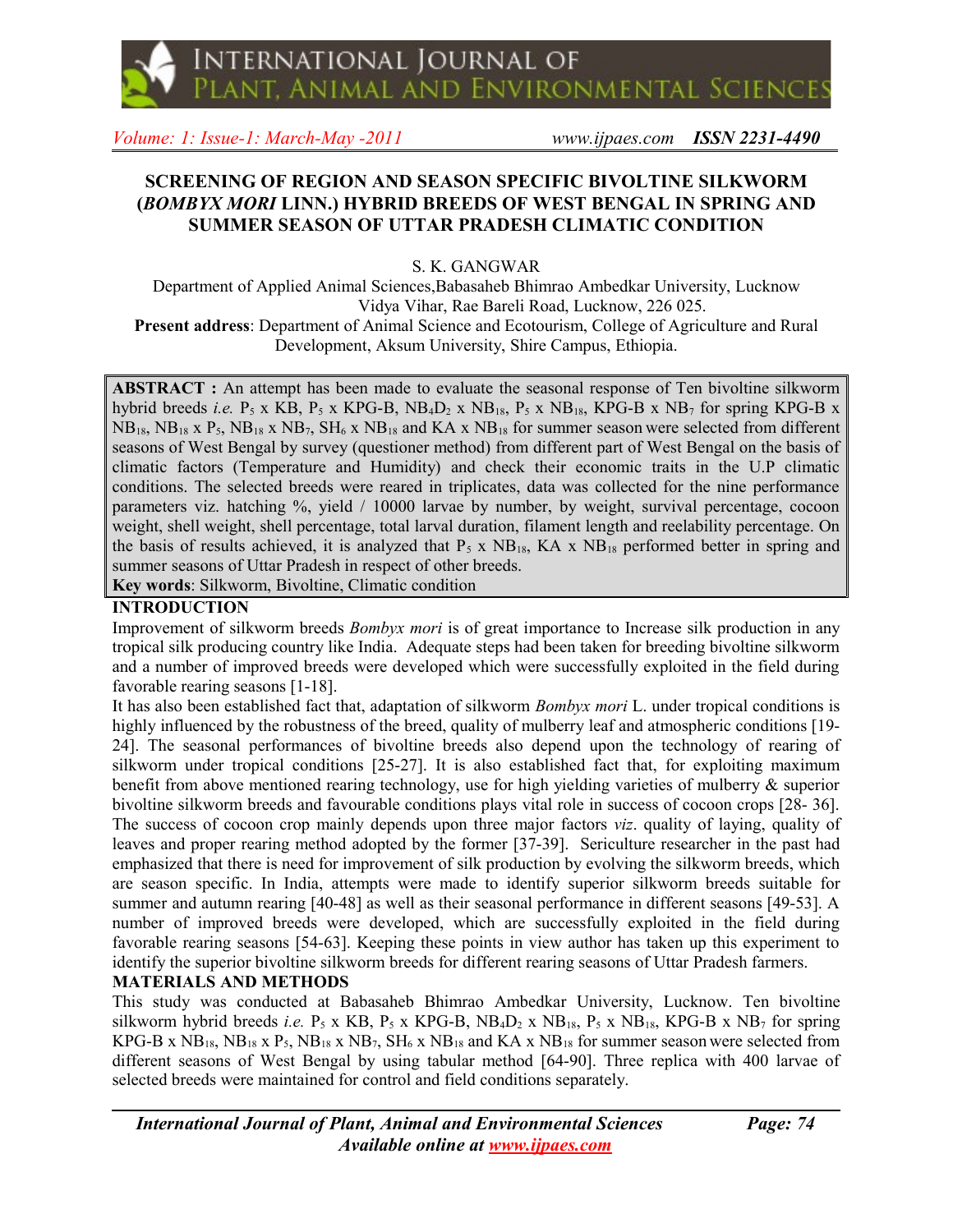Data was collected for the nine performance parameters *viz*. hatching %, yield / 10000 larvae by number, by weight, survival percentage, cocoon weight, shell weight, shell percentage, total larval duration, filament length and reelability percentage. Data were subjected to statistical analysis for deriving the results. Experiment was conducted in different rearing seasons of two subsequent years i.e. 2002 and 2003.

### **RESULTS**

The result recorded for ten bivoltine hybrid breeds viz.,  $P_5$  x KB,  $P_5$  x KPG-B, NB<sub>4</sub>D<sub>2</sub> x NB<sub>18</sub>,  $P_5$  x NB<sub>18</sub>, KPG-B x NB<sub>7</sub> for spring KPG-B x NB<sub>18</sub>, NB<sub>18</sub> x P<sub>5</sub>, NB<sub>18</sub> x NB<sub>7</sub>, SH<sub>6</sub> x NB<sub>18</sub> and KA x NB<sub>18</sub> for summer seasons are summarised in Tables 1-2.

### **SPRING SEASON**

On the basis of results obtained, the value of nine economic characters such as hatching %, yield / 10000 larvae by number, by weight, survival rate, cocoon weight, shell weight, cocoon shell %, total larval duration, filament length and reelability percentage for different rearing seasons pertaining to each breed as shown in Tables -1.

| Table –1 Performance of different bivoltine hybrid breeds in spring season of Uttar Pradesh |  |  |
|---------------------------------------------------------------------------------------------|--|--|
|                                                                                             |  |  |

|                 | <b>Breed</b>          | HA. %             | Yield/400 larvae |                                  | S.Rate           | C.W             | S.W(cg)          |                  | T.L.D                                                | F.L.(m)                             |                  |
|-----------------|-----------------------|-------------------|------------------|----------------------------------|------------------|-----------------|------------------|------------------|------------------------------------------------------|-------------------------------------|------------------|
| Control         |                       |                   | By No.           | By wt. $(kg)$                    |                  |                 |                  | $SR\%$           |                                                      |                                     | Reel. %          |
|                 | $P_5$ x KB            | $94.50 \pm 0.02$  | $315 \pm 1.86$   | $0.47 \pm 0.16$                  | $78.12 \pm 0.89$ | $1.53 \pm 0.02$ | $33.37 \pm 0.01$ | $21.80 \pm 0.01$ | 580.00±12.78                                         | $900.55 \pm 18.91$                  | $84.01 \pm 2.12$ |
|                 | $P_5$ x KPG-B         | $95.08 \pm 0.01$  | $316 \pm 2.45$   | $0.46 \pm 0.13$                  | $79.50 \pm 0.79$ | $1.56 \pm 0.03$ | $33.21 \pm 0.01$ | $21.29 \pm 0.02$ | $578.12 \pm 14.56$                                   | $870.37 \pm 22.82$                  | $88.12 \pm 2.31$ |
|                 | $NB_4D_2$ x $NB_{18}$ | $95.55 \pm 0.01$  | $314 \pm 3.12$   | $0.49 \pm 0.18$                  | $80.00 \pm 1.42$ | $1.54 \pm 0.02$ | $34.09 \pm 0.01$ | $22.14 \pm 0.01$ | 590.08± 11.80                                        | $850.72 \pm 23.56$                  | $90.90 \pm 2.80$ |
|                 | $P_5$ x $NB_{18}$     | $97.00 \pm 0.01$  | $318 \pm 1.58$   | $0.51 \pm 0.09$                  | $80.66 \pm 0.24$ | $1.58 \pm 0.01$ | $35.96 \pm 0.00$ | $22.76 \pm 0.01$ | $566.00 \pm 7.50$                                    | $980.90 \pm 9.90$                   | $91.52 \pm 1.92$ |
|                 | $KPG-B \times NB_7$   | $95.25 \pm 0.02$  | $309 \pm 1.78$   | $0.50 \pm 0.52$                  | $76.50 \pm 0.92$ | $1.57 \pm 0.02$ | $33.80 \pm 0.02$ | $21.51 \pm 0.03$ | 585.50± 13.23                                        | $950.80 \pm 14.12$                  | $91.00 \pm 2.62$ |
| Lucknow<br>2002 | $P_5$ x KB            | $91.00 \pm 0.02$  | $228 \pm 2.81$   | $0.38 \pm 0.22$                  | $62.04 \pm 1.68$ | $1.47 \pm 0.10$ | $27.20 \pm 0.09$ |                  | $18.50 \pm 0.03$ 573.33 $\pm$ 13.68                  | $780.50 \pm 23.21$                  | $71.25 \pm 2.50$ |
|                 | $P_5$ x KPG-B         | $90.00 \pm 0.04$  | $224 \pm 3.28$   | $0.39 \pm 0.28$                  | $65.15 \pm 1.79$ | $1.48 \pm 0.12$ | $28.56 \pm 0.11$ |                  | $19.31 \pm 0.05$ 612.00 $\pm$ 14.25                  | 790.32 ± 24.12                      | $72.40 \pm 3.12$ |
|                 | $NB_4D_2$ x $NB_{18}$ | $91.25 \pm 0.05$  | $231 \pm 3.29$   | $0.40 \pm 0.48$                  | $62.00 \pm 1.75$ | $1.46 \pm 0.13$ | $29.00 \pm 0.15$ |                  | $19.84 \pm 0.08$ 618.50 $\pm$ 20.11                  | $840.50 \pm 23.00$ 75.58 ± 3.66     |                  |
|                 | $P_5$ x $NB_{18}$     | $95.00 \pm 0.11$  | $235 \pm 3.02$   | $0.41 \pm 0.59$                  | $68.91 \pm 2.38$ | $1.51 \pm 0.20$ | $33.86 \pm 0.19$ |                  | $22.40 \pm 0.14$ 560.00 $\pm$ 22.45                  | $900.00 \pm 22.12$                  | $82.00 \pm 2.23$ |
|                 | $KPG-B \times NB_7$   | $91.50 \pm 0.04$  | $230 \pm 3.12$   | $0.39 \pm 0.38$                  | $67.50 \pm 2.16$ | $1.49 \pm 0.18$ | $29.50 \pm 0.21$ |                  | $19.80 \pm 0.12$ 596.00 ± 14.86                      | $742.78 \pm 24.00$ 80.45 $\pm$ 2.70 |                  |
| Lucknow<br>2003 | $P_5$ x KB            | $94.00 \pm 0.02$  | $276 \pm 2.67$   | $0.40 \pm 0.28$                  | $71.50 \pm 1.42$ | $1.52 \pm 0.04$ | $31.34 \pm 0.01$ |                  | $20.62 \pm 0.01619.50 \pm 12.78$                     | $810.25 \pm 22.98$ $80.28 \pm 2.80$ |                  |
|                 | $P_5$ x KPG-B         | $93.25 \pm 0.02$  | $267 \pm 3.23$   | $0.41 \pm 0.32$                  | $69.25 \pm 2.23$ | $1.53 \pm 0.05$ | $28.78 \pm 0.02$ |                  | $18.82 \pm 0.02$ 612.18 $\pm$ 16.52                  | $811.75 \pm 31.32$                  | $79.48 \pm 3.45$ |
|                 | $NB_4D_2$ x $NB_{18}$ | $93.00 \pm .0.03$ | $268 \pm 3.17$   | $0.42 \pm 0.23$                  | $72.00 \pm 1.91$ | $1.52 \pm 0.06$ | $33.32 \pm 0.02$ |                  | $21.90 \pm 0.02$ 616.33 ± 22.89                      | $891.50 \pm 28.66$                  | $82.00 \pm 3.98$ |
|                 | $P_5$ x $NB_{18}$     | $95.00 \pm 0.01$  | $279 \pm 1.58$   | $0.43 \pm 0.12$                  | $75.00 \pm 1.58$ | $1.61 \pm 0.01$ | $35.30 \pm 0.01$ |                  | $22.49 \pm 0.01611.00 \pm 15.46$                     | $940.50 \pm 14.16$                  | $88.42 \pm 2.11$ |
|                 | $KPG-B \times NB_7$   | $92.00 \pm .0.03$ | $270 \pm 1.76$   | $0.42 \pm 0.38$ 71.00 $\pm$ 1.68 |                  | $1.55 \pm 0.03$ |                  |                  | $32.20 \pm 0.03$ 20.78 $\pm$ 0.02 620.12 $\pm$ 18.52 | $788.50 \pm 17.59$ 81.00 ± 3.79     |                  |

H.A.% = Hatching Percentage, S.Rate = Survival Rate C.W. = Cocoon Weight S.W. = Shell Weight S.R.% = Shell Ratio Percentage  $T.L.D. = Total Larval Duration, F.L = Filament Length Reel. % = Reelability Percentage$ 

### **Hatching Percentage**

In spring season under controlled conditions recorded highest hatching % recorded was 97.00 in  $P_5 x NB_{18}$ followed by 95.55 in  $NB_4D_2$  x  $NB_{18}$ , 95.25 in KPG-B x  $NB_7$ , 95.08P<sub>5</sub> x KPG-B, 94.50 in P<sub>5</sub> x KB. In first year under field conditions highest hatching % recorded was 95.00 in  $P_5 x NB_{18}$  followed by 91.00 in  $P_5 x$ KB, 90.00 in  $P_5$  x KPG-B, 91.25 in  $N\text{B}_{12}$  x  $N\text{B}_{18}$  and 91.50 in KPG-B x  $N\text{B}_7$ . In second year under field conditions highest hatching % recorded was 95.00 in  $P_5$  x NB<sub>18</sub> followed by 94.00 in  $P_5$  x KB, 93.25 in  $P_5$ x KPG-B, 93.00 in  $NB_4D_2$  x  $NB_{18}$  and 92.00 in KPG-B x  $NB_7$  as shown in table-1 and graph-1.

### **Effective Rate Of Rearing**

Under controlled conditions larva by number recorded was 318 in  $P_5 x NB_{18}$  followed by 316 in  $P_5 x KPG$ -B), 315 in  $P_5$  x KB, 314 in  $NB_4D_2$  x  $NB_{18}$  and 309 in KPG-B x  $NB_7$ . In first year under field conditions highest larva by number recorded was 235 in  $P_5x$  NB<sub>18</sub> followed by 228 in  $P_5x$  KB, 230 in KPG-B x NB<sub>7</sub>, 231 in  $NB_4D_2$  x  $NB_{18}$  and 224  $P_5$  x KPG-B.

*International Journal of Plant, Animal and Environmental Sciences Page: 75 Available online at [www.ijpaes.com](http://www.ijpaes.com/)*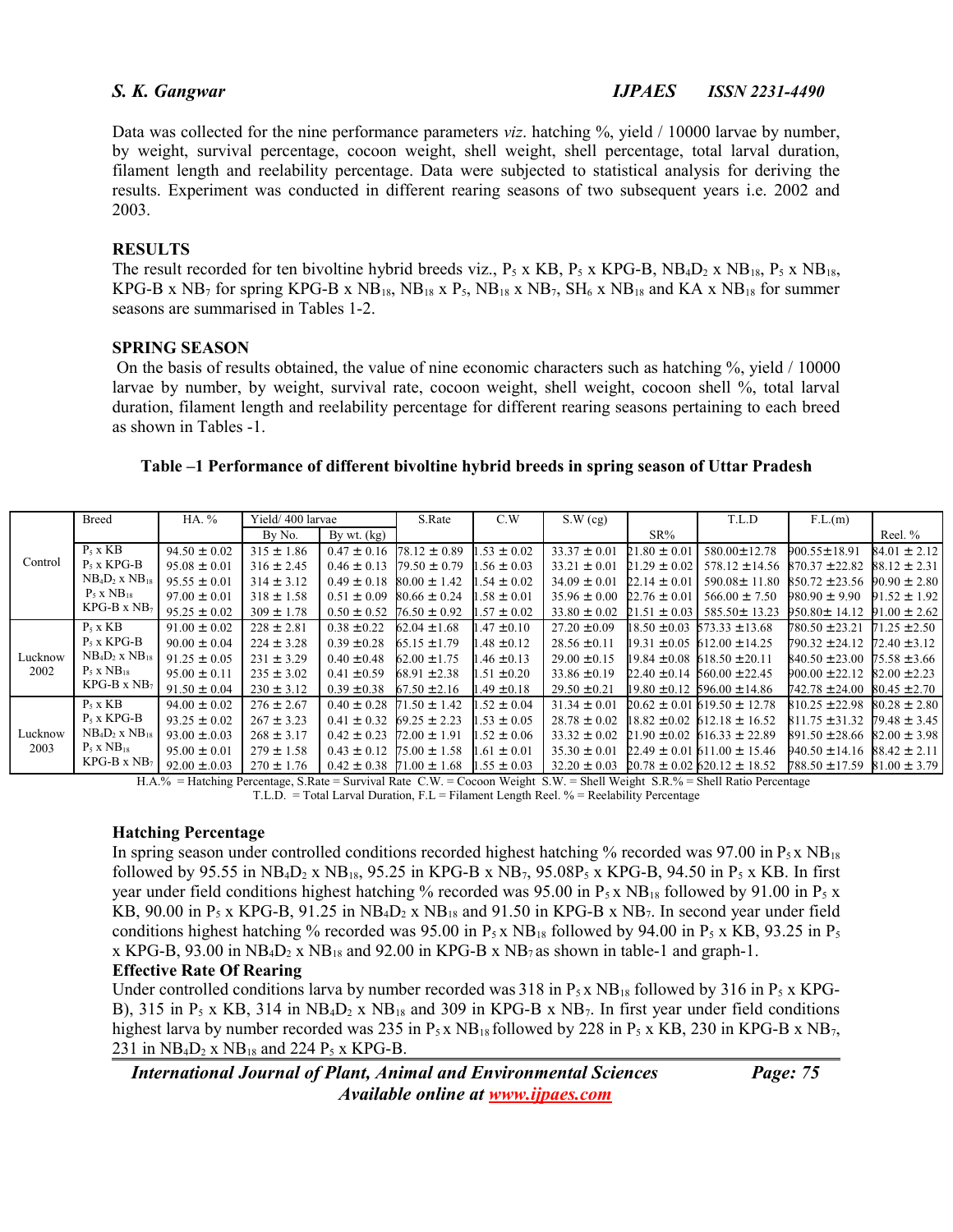In second year under field conditions highest larva by number recorded was 279 in  $P_5x NB_{18}$  followed by 276 in  $P_5$  x KB, 270 in KPG-B x NB<sub>7</sub>, 268 in NB<sub>4</sub>D<sub>2</sub> x NB<sub>18</sub> and 267 inP<sub>5</sub> x KPG-B. The observation in controlled conditions larva by weight (kg.) was 0.51 in  $P_5 x NB_{18}$  followed by 0.50 in KPG-B x NB<sub>7</sub>, 0.49 in NB<sub>4</sub>D<sub>2</sub> x NB<sub>18</sub>, 0.47 in P<sub>5</sub> x KB and 0.46 in P<sub>5</sub> x KPG-B. In first year under field conditions highest cocoon yield by weight recorded was 0.41 in  $P_5 x NB_{18}$  followed by 0.40 in  $NB_4D_2 x NB_{18}$ , 0.39 in KPG-B x NB<sub>7</sub>, 0.39 in P<sub>5</sub> x KPG-B and 0.38 in P<sub>5</sub> x KB. In second year under field conditions highest cocoon yield by weight recorded was 0.43 in  $P_5 x NB_{18}$  followed by 0.42 in  $NB_4D_2 x NB_{18}$ , 0.42 in KPG-B x NB<sub>7</sub>, 0.41 in  $P_5$  x KPG-B and 0.40 in  $P_5$  x KB as shown in table-1 and graph-2.

# **Graph-1 Performance of breeds on the basis of hatching percentage**



**Graph-2 Performance of breeds on the basis of yield**



# **Survival Percentage**

The observed survival % recorded under controlled conditions was 80.66 in  $P_5 x NB_{18}$  followed by 80.00 in  $NB_4D_2$  x  $NB_{18}$ , 79.50 in P<sub>5</sub> x KPG-B, 78.12 in P<sub>5</sub> x KB and 76.50 in KPG-B x  $NB_7$ . In first year under field conditions highest survival % recorded was 68.91 in  $P_5 x NB_{18}$  followed by 62.00 in  $NB_4D_2 x NB_{18}$ , 67.50 in KPG-B x NB<sub>7</sub>, 65.15 in P<sub>5</sub> x KPG-B and 62.04 in P<sub>5</sub> x KB. In second year under field conditions highest survival % recorded was 75.00 in  $P_5 x NB_{18}$  followed by 72.00 in  $NB_4D_2 x NB_{18}$ , 71.00 in KPG-B x  $NB_7$ , 71.50 in P<sub>5</sub> x KB and 69.25 in P<sub>5</sub> x KPG-B as shown in table-1.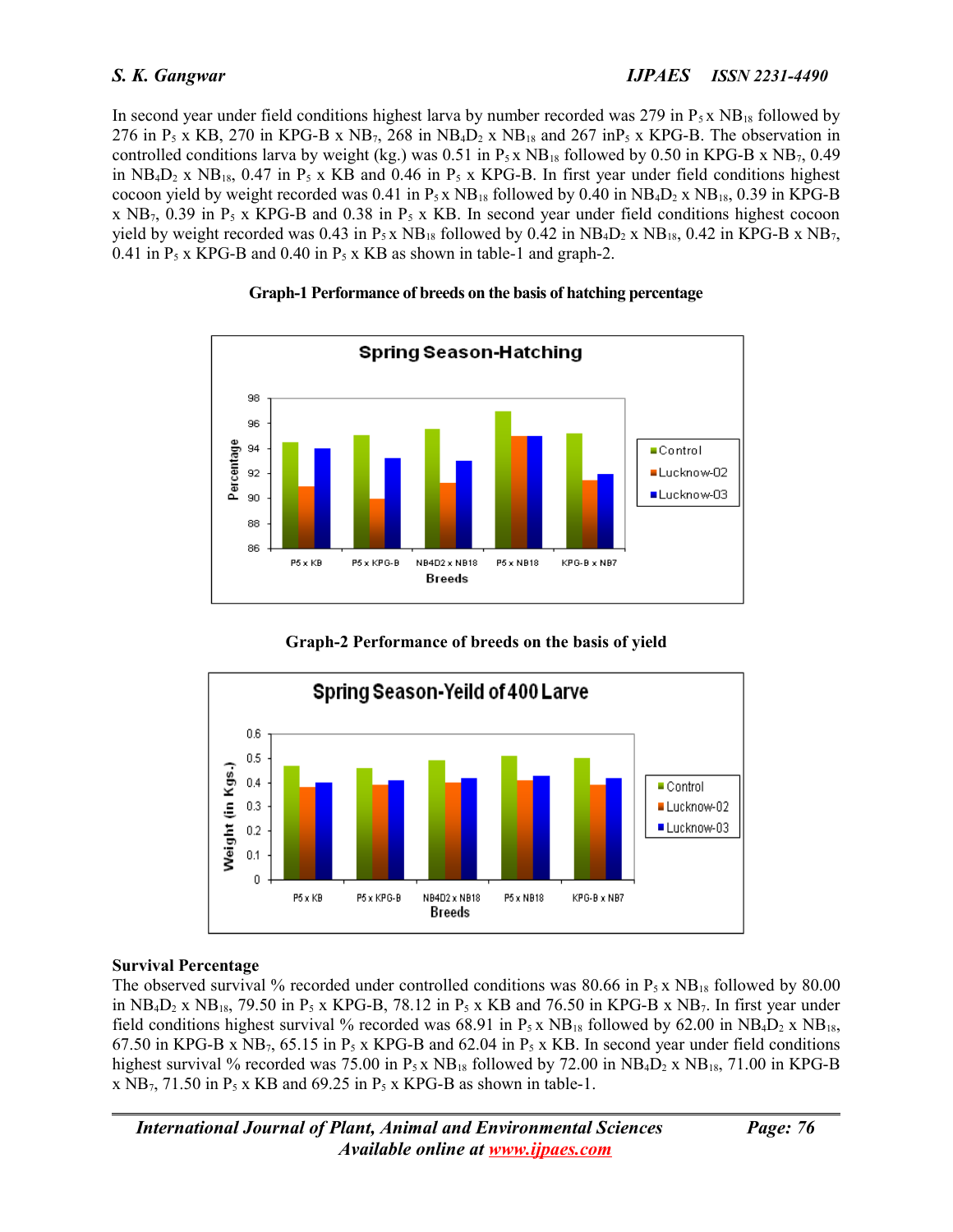# **Single Cocoon Weight**

In spring season under controlled conditions, highest cocoon weight (g) recorded was 1.58 in  $P_5 x NB_{18}$ followed by 1.57 in KPG-B x NB<sub>7</sub>, 1.56 in P<sub>5</sub> x KPG-B, 1.54 in NB<sub>4</sub>D<sub>2</sub> x NB<sub>18</sub> and 1.53 in P<sub>5</sub> x KB. In first year under field conditions highest cocoon weight recorded was 1.51 in  $P_5 x N B_{18}$  followed by, 1.49 in KPG-B x NB<sub>7</sub>, 1.48 in P<sub>5</sub> x KPG-B, 1.47 in P<sub>5</sub> x KB and 1.46 in NB<sub>4</sub>D<sub>2</sub> x NB<sub>18</sub>. In second year under field conditions highest cocoon weight recorded was 1.61 in  $P_5 x NB_{18}$  followed by 1.55 in KPG-B x NB<sub>7</sub>, 1.53 in  $P_5$  x KPG-B and 1.52 in NB<sub>4</sub>D<sub>2</sub> x NB<sub>18</sub> &  $P_5$  x KB as shown in table-1.

# **Single Shell Weight**

The observed shell weight (cg) recorded under controlled conditions was 35.96 in  $P_5 x NB_{18}$  followed by 34.09 in  $NB_4D_2$  x  $NB_{18}$ , 33.80 in KPG-B x  $NB_7$ , 33.37 in P<sub>5</sub> x KB and 33.21 in P<sub>5</sub> x KPG-B. In first year under field conditions highest shell weight (cg) recorded was 33.86 in  $P_5$  x  $NB_{18}$  followed by 29.00 in  $NB_4D_2$  x  $NB_{18}$ , 29.50 in KPG-B x  $NB_7$ , 28.56 in P<sub>5</sub> x KPG-B and 27.20 in P<sub>5</sub> x KB. In second year under field conditions highest shell weight recorded was  $35.30$  in  $P_5$  x NB<sub>18</sub> followed by  $33.32$  in NB<sub>4</sub>D<sub>2</sub> x NB<sub>18</sub>, 32.20 in KPG-B x  $NB_7$ , 31.34 in P<sub>5</sub> x KB and 28.78 in P<sub>5</sub> x KPG-B as shown in table-1.

# **Shell Ratio Percentage**

The shell ratio % recorded under controlled conditions was 22.76 in  $P_5$  x NB<sub>18</sub> followed by 22.14 in  $NB_4D_2$  x  $NB_{18}$ , 21.80 in P<sub>5</sub> x KB, 21.29 in P<sub>5</sub> x KPG-B and 21.15 in KPG-B x NB<sub>7</sub>. In first year under field conditions highest shell ratio % recorded was 22.40 in  $P_5x$  NB<sub>18</sub> followed by 19.84 in NB<sub>4</sub>D<sub>2</sub> x NB<sub>18</sub>, 19.80 in KPG-B x NB<sub>7</sub>, 19.31 in P<sub>5</sub> x KPG-B and 18.50 in P<sub>5</sub> x KB. In second year under field conditions highest shell ratio % recorded was 22.49 in  $P_5 x NB_{18}$  followed by 21.90 in  $NB_4D_2 x NB_{18}$ , 20.78 in KPG-B x NB<sub>7</sub>, 20.62 in P<sub>5</sub> x KB and 18.82 in P<sub>5</sub> x KPG-B as shown in table-1 and graph-1.

### **Total Larval Duration**

The observed total larval duration (hrs) under controlled conditions was 566.00 in  $P_5 x N B_{18}$  followed by 578.12 in P<sub>5</sub> x KPG-B, 580.50 in P<sub>5</sub> x KB, 585.50 in KPG-B x NB<sub>7</sub> and 590.08 in NB<sub>4</sub>D<sub>2</sub> x NB<sub>18</sub>. In first year under field conditions total larval duration recorded was 560.00 in  $P_5 x NB_{18}$  followed by 618.50 in  $NB_4D_2$  x  $NB_{18}$ , 596.00 in KPG-B x  $NB_7$ , 612.00 in P<sub>5</sub> x KPG-B and 573.33 in P<sub>5</sub> x KB. In second year under field conditions total larval duration % recorded was 611.00 in  $P_5 x NB_{18}$  followed by 612.50 in  $P_5 x$ KPG-B, 616.33 in NB<sub>4</sub>D<sub>2</sub> x NB<sub>18</sub>, 619.50 in P<sub>5</sub> x KB and 620.12 in KPG-B x NB<sub>7</sub> as shown in table-1 and graph-4.



**Graph-3 Performance of breeds on the basis of shell ratio percentage**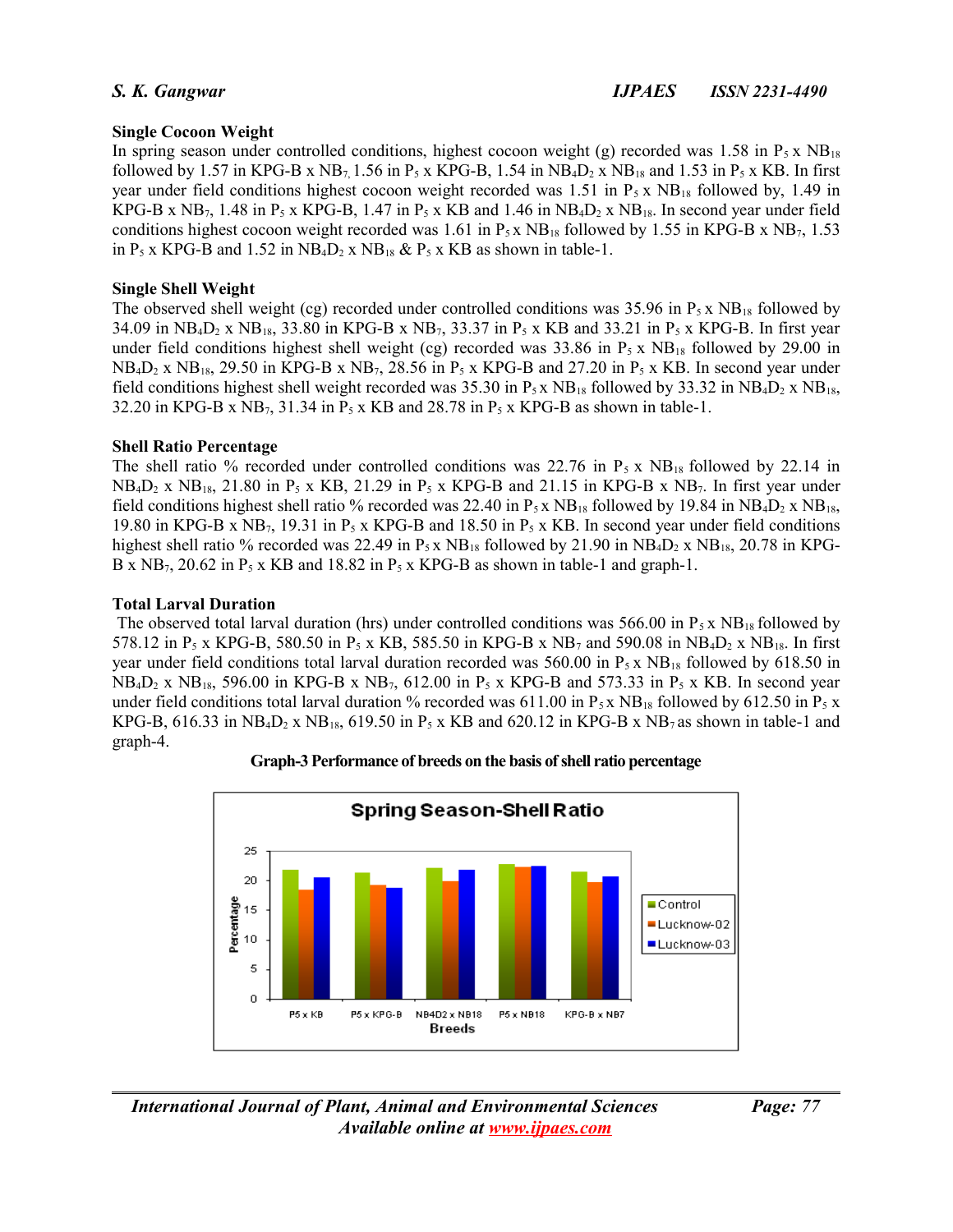

#### **Graph-4 Performance of breeds on the basis of total larval**

# **Filament Length**

The filament length (meter) recorded under controlled conditions was 980.90 in  $P_5$  x NB<sub>18</sub> followed by 950.80 in KPG-B x NB<sub>7</sub>, 900.55 in P<sub>5</sub> x KB, 870.37 P<sub>5</sub> x KPG-B and 850.72 in NB<sub>4</sub>D<sub>2</sub> x NB<sub>18</sub>. In first year under field conditions filament length recorded was 900.00 in  $P_5 x N B_{18}$  followed by 840.50 in NB<sub>4</sub>D<sub>2</sub> x  $NB_{18}$ , 742.78 in KPG-B x NB<sub>7</sub>, 790.32 in P<sub>5</sub> x KPG-B and 780.50 in P<sub>5</sub> x KB. In second year under field conditions highest filament length recorded was 940.50 in  $P_5x$  NB<sub>18</sub> followed by 891.50 in NB<sub>4</sub>D<sub>2</sub> x NB<sub>18</sub>, 811.75 in P<sub>5</sub> x KPG-B, 810.25 in P<sub>5</sub> x KB and 788.50 in KPG-B x NB<sub>7</sub> as shown in table-1.

### **Reelability Percentage**

The reelability % recorded under controlled conditions was  $91.52$  in P<sub>5</sub> x NB<sub>18</sub> followed by  $91.00$  in KPG-B x  $NB_7$ , 90.90 in  $NB_4D_2$  x  $NB_{18}$ , 88.12 in P<sub>5</sub> x KPG-B and 84.01 in P<sub>5</sub> x KB. In first year under field conditions reelability % recorded was 82.00 in  $P_5 x NB_{18}$  followed by 75.58 in NB<sub>4</sub>D<sub>2</sub> x NB<sub>18</sub>, 80.45 in KPG-B x NB<sub>7</sub>, 72.40 in P<sub>5</sub> x KPG-B and 71.25 in P<sub>5</sub> x KB. In second year under field conditions highest reelability % recorded was 88.42 in P<sub>5</sub> x NB<sub>18</sub> followed by 82.00 in NB<sub>4</sub>D<sub>2</sub> x NB<sub>18</sub>, 81.00 in KPG-B x NB<sub>7</sub>, 79.48 in  $P_5$  x KPG-B and 80.28 in  $P_5$  x KB as shown in table-1.

# **SUMMER SEASON**

On the basis of results obtained, the value of nine economic characters such as hatching %, yield / 10000 larvae by number, by weight, survival rate, cocoon weight, shell weight, cocoon shell %, total larval duration, filament length and reelability percentage for summer season pertaining to each breed shown in Table- 2.

|                 | Breed                              | HA. %             | Yield/400 larvae |                  | S.Rate                            | C.W             | S.W(cg)           |                   | T.L.D                                                                | F.L.(m)            |                  |
|-----------------|------------------------------------|-------------------|------------------|------------------|-----------------------------------|-----------------|-------------------|-------------------|----------------------------------------------------------------------|--------------------|------------------|
|                 |                                    |                   | By No.           | By wt.           |                                   |                 |                   | $SR\%$            |                                                                      |                    | Reel. %          |
|                 |                                    |                   |                  | (kg              |                                   |                 |                   |                   |                                                                      |                    |                  |
| Control         |                                    |                   |                  |                  |                                   |                 |                   |                   |                                                                      |                    |                  |
|                 | KPG-B x NB18                       | $94.50 \pm 0.02$  | $313 \pm 1.58$   | $0.52 \pm 0.11$  | $83.56 \pm 0.91$                  | $.57 \pm 0.02$  | $33.04 \pm 0.01$  | $21.09 \pm 0.01$  | $580.00 \pm 9.54$                                                    | $910.50 \pm 12.34$ | $84.01 \pm 2.72$ |
|                 | <b>NB18 x P5</b>                   | $95.00 \pm 0.01$  | $314 \pm 2.34$   | $0.50 \pm 0.12$  | $82.45 \pm 0.98$                  | $1.56 \pm 0.03$ | $33.80 \pm 0.01$  | $121.20 \pm 0.02$ | $578.12 \pm 10.14$                                                   | $890.40 \pm 23.45$ | $86.78 \pm 2.02$ |
|                 | <b>NB18 x NB7</b>                  | $95.45 \pm 0.01$  | $311 \pm 3.34$   | $10.53 \pm 0.13$ | $81.23 \pm 1.24$                  | $.58 \pm 0.02$  | $33.00 \pm 0.01$  | $21.31 \pm 0.01$  | $590.08 \pm 13.34$                                                   | $870.45 \pm 22.78$ | $87.45 \pm 2.77$ |
|                 | SH <sub>6</sub> x N <sub>B18</sub> | $95.60 \pm 0.01$  | $309 \pm 1.58$   | $0.55 \pm 0.09$  | $84.52 \pm 0.34$                  | $.59 \pm 0.01$  | $33.15 \pm 0.00$  | $21.41 \pm 0.01$  | $576.66 \pm 6.58$                                                    | $900.00 \pm 10.78$ | $88.25 \pm 2.34$ |
|                 | KA x NB18                          | $96.00 \pm 0.02$  | $320 \pm 1.68$   | $0.56 \pm 0.52$  | $86.50 \pm 0.82$                  | $1.61 \pm 0.02$ | $34.00 \pm 0.02$  | $21.70 \pm 0.03$  | $560.50 \pm 12.80$                                                   | $930.90 \pm 16.58$ | $90.00 \pm 2.87$ |
| Lucknow<br>2002 | KPG-B x NB18                       | $91.75 \pm 0.02$  | $242 \pm 2.90$   | $0.39 \pm 0.21$  | $72.04 \pm 1.62$                  | $.46 \pm 0.12$  | $127.20 \pm 0.02$ | $18.65 \pm 0.02$  | $573.33 \pm 13.78$                                                   | $750.00 \pm 23.25$ | $74.25 \pm 2.51$ |
|                 | <b>NB18 x P5</b>                   | $90.00 \pm 0.04$  | $246 \pm 3.14$   | $10.43 \pm 0.25$ | $171.15 \pm 1.78$                 | $1.48 \pm 0.15$ | $28.56 \pm 0.10$  | $19.31 \pm 0.03$  | $612.42 \pm 14.56$                                                   | $790.32 \pm 24.50$ | $75.40 \pm 3.14$ |
|                 | <b>NB18 x NB7</b>                  | $91.25 \pm 0.05$  | $240 \pm 3.22$   | $0.43 \pm 0.45$  | $72.00 \pm 1.72$                  | $.46 \pm 0.19$  | $128.00 \pm 0.09$ | $19.17 \pm 0.06$  | $618.50 \pm 20.23$                                                   | $850.50 \pm 23.92$ | $78.58 \pm 3.78$ |
|                 | SH <sub>6</sub> x N <sub>B18</sub> | $90.00 \pm 0.11$  | $245 \pm 3.98$   | $10.42 \pm 0.58$ | $74.25 \pm 2.34$                  | $1.39 \pm 0.21$ | $126.16 \pm 0.15$ | $18.80 \pm 0.11$  | $625.12 \pm 24.00$                                                   | $740.56 \pm 24.58$ | $74.00 \pm 4.23$ |
|                 | KA x NB18                          | $95.50 \pm 0.04$  | $250 \pm 3.02$   | $0.45 \pm 0.32$  | $76.50 \pm 2.12$                  | $1.50 \pm 0.19$ | $29.50 \pm 0.08$  | $19.70 \pm 0.09$  | $596.00 \pm 14.56$                                                   | $852.78 \pm 24.00$ | $82.45 \pm 2.79$ |
| Lucknow         | $KPG-B \times NB18$                | $93.00 \pm 0.02$  | $256 \pm 2.34$   | $0.42 \pm 0.22$  | $76.50 \pm 1.58$                  | $.49 \pm 0.04$  | $30.12 \pm 0.01$  | $20.14 \pm 0.01$  | $6.25.33 \pm 13.34$                                                  | $820.00 \pm 22.78$ | $84.28 \pm 3.98$ |
|                 | <b>NB18</b> x P5                   | $94.12 \pm 0.02$  | $260 \pm 3.34$   | $0.40 \pm 0.23$  | $78.12 \pm 2.34$                  | $.51 \pm 0.05$  | $28.35 \pm 0.02$  | $19.79 \pm 0.02$  | $612.18 \pm 15.58$                                                   | $798.00 \pm 23.34$ | 78.56 ± 4.12     |
| 20              | $NB18 \times NB7$                  | $93.00 \pm .0.03$ | $261 \pm 3.78$   | $0.41 \pm 0.34$  | 77.00± 1.98                       | $1.50 \pm 0.06$ | $30.40 \pm 0.02$  | $21.00 \pm 0.22$  | $616.33 \pm 22.69$                                                   | $810.50 \pm 30.54$ | $81.50 \pm 3.48$ |
| 03              | SH <sub>6</sub> x N <sub>B18</sub> | $93.25 \pm 0.01$  | $259 \pm 1.58$   | $0.43 \pm 0.11$  | $78.25 \pm 1.58$                  | $.48 \pm 0.01$  | $31.41 \pm 0.01$  | $21.11 \pm 0.01$  | $1611.00 \pm 11.58$                                                  | $852.80 \pm 15.37$ | $82.20 \pm 2.42$ |
|                 | KA x NB18                          | $95.00 \pm .0.03$ | $269 \pm 1.98$   |                  | $0.48 \pm 0.42$ $ 80.00 \pm 1.89$ |                 |                   |                   | $1.52 \pm 0.03$ $32.72 \pm 0.03$ $21.21 \pm 0.02$ $610.00 \pm 15.50$ | $890.70 \pm 20.23$ | $87.53 \pm 3.81$ |

**Table -2 Performance of different bivoltine hybrid breeds in summer season of Uttar Pradesh**

H.A.% = Hatching Percentage S.Rate = Survival Rate C.W. = Cocoon Weight S.W. = Shell Weight S.R.% = Shell Ratio Percentage T.L.D. = Total Larval Duration F.L. = Filament Length Reel. % = Reelability Percentage

*International Journal of Plant, Animal and Environmental Sciences Page: 78 Available online at [www.ijpaes.com](http://www.ijpaes.com/)*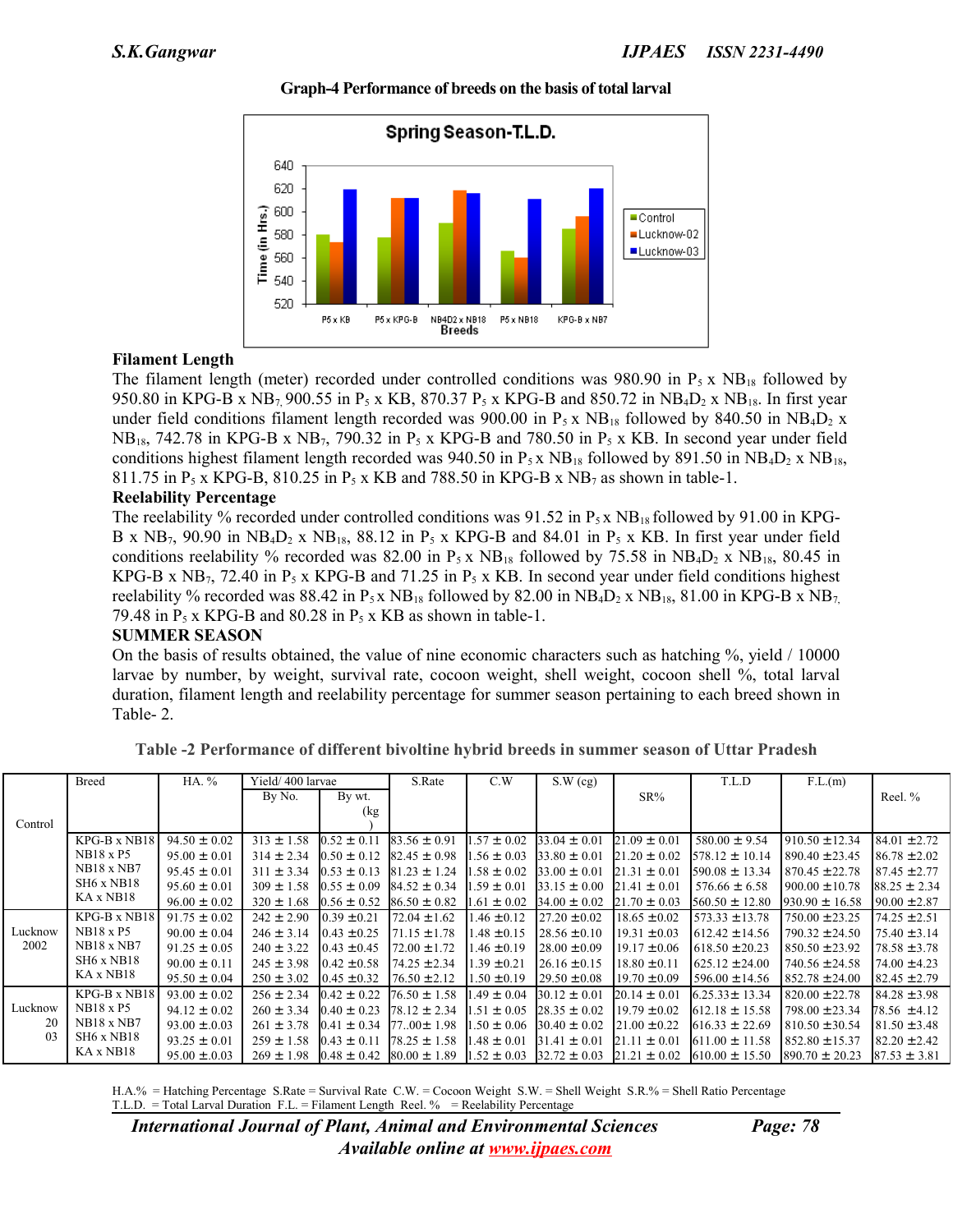# **Hatching Percentage**

In summer season under controlled conditions highest hatching % recorded was 96.00 in KA x  $NB_{18}$ followed by 95.60 in  $SH_6$  x  $NB_{18}$ , 95.45 in  $NB_{18}$  x  $NB_7$ , 95.00 in  $NB_{18}$  x  $P_5$  and 94.50 KPG-B x  $NB_{18}$ . In first year under field conditions hatching % recorded was 95.50 in KA x  $NB_{18}$  followed by 90.00 in  $NB_{18}$ x  $P_5$  & SH<sub>6</sub> x NB<sub>18</sub>, 91.25 in NB<sub>18</sub> x NB<sub>7</sub> and 91.75% in KPG-B x NB<sub>18</sub>. In second year under field conditions hatching % recorded was 95.00 in KA x  $NB_{18}$  followed by 94.12 in  $NB_{18}$  x P<sub>5</sub>, 93.23 in SH<sub>6</sub> x  $NB_{18}$  and 93% in  $NB_{18}$  x  $NB_7$  & KPG-B x  $NB_{18}$  as shown in table-2 and graph-5.





### **Effective Rate of Rearing**

Under controlled conditions larva by number recorded was 320 in KA x  $NB_{18}$  followed by 314 in  $NB_{18}$  x  $P_5$ , 313 in KPG-B x NB<sub>18</sub>, 311 in NB<sub>18</sub> x NB<sub>7</sub> and 309 in SH<sub>6</sub> x NB<sub>18</sub>. In first year under field conditions larva by number recorded was 250 in KA x  $NB_{18}$  followed by 240 in  $NB_{18}$  x  $NB_7$ , 246 in  $NB_{18}$  x  $P_5$ , 245 in  $SH_6$  x  $NB_{18}$  and 242 in KPG-B x  $NB_{18}$ . In second year under field condition larva by number recorded was 269 in KA x NB<sub>18</sub> followed by 261 in NB<sub>18</sub> x NB<sub>7</sub>, 260 in NB<sub>18</sub> x P<sub>5</sub>, 259 in SH<sub>6</sub> x NB<sub>18</sub> and 256 in KPG-B x NB<sub>18</sub>. The observation in controlled conditions larva by weight (kg.) was 0.56 in KA x NB<sub>18</sub> followed by 0.55 in SH<sub>6</sub> x NB<sub>18</sub>, 0.53 in NB<sub>18</sub> x NB<sub>7</sub>, 0.52 in KPG-B x NB<sub>18</sub> and 0.50 in NB<sub>18</sub> x P<sub>5</sub>. In first year under field condition cocoon yield by weight recorded was  $0.45$  in KA x  $NB_{18}$  followed by  $0.42$  in  $SH_6$  x NB<sub>18</sub>, 0.39 in KPG-B x NB<sub>18</sub>, 0.43 in NB<sub>18</sub> x NB<sub>7</sub> & NB<sub>18</sub> x P<sub>5</sub>. In second year under field condition larva by weight recorded was 0.48 in KA x  $NB_{18}$  followed by 0.43 in  $SH_6$  x  $NB_{18}$ , 0.42 in KPG-B x  $NB_{18}$ , 0.41 in  $NB_{18}$  x  $NB_7$  and 0.40 in  $NB_{18}$  x  $P_5$  as shown in table-2 and graph-6.



*International Journal of Plant, Animal and Environmental Sciences Page: 79 Available online at [www.ijpaes.com](http://www.ijpaes.com/)*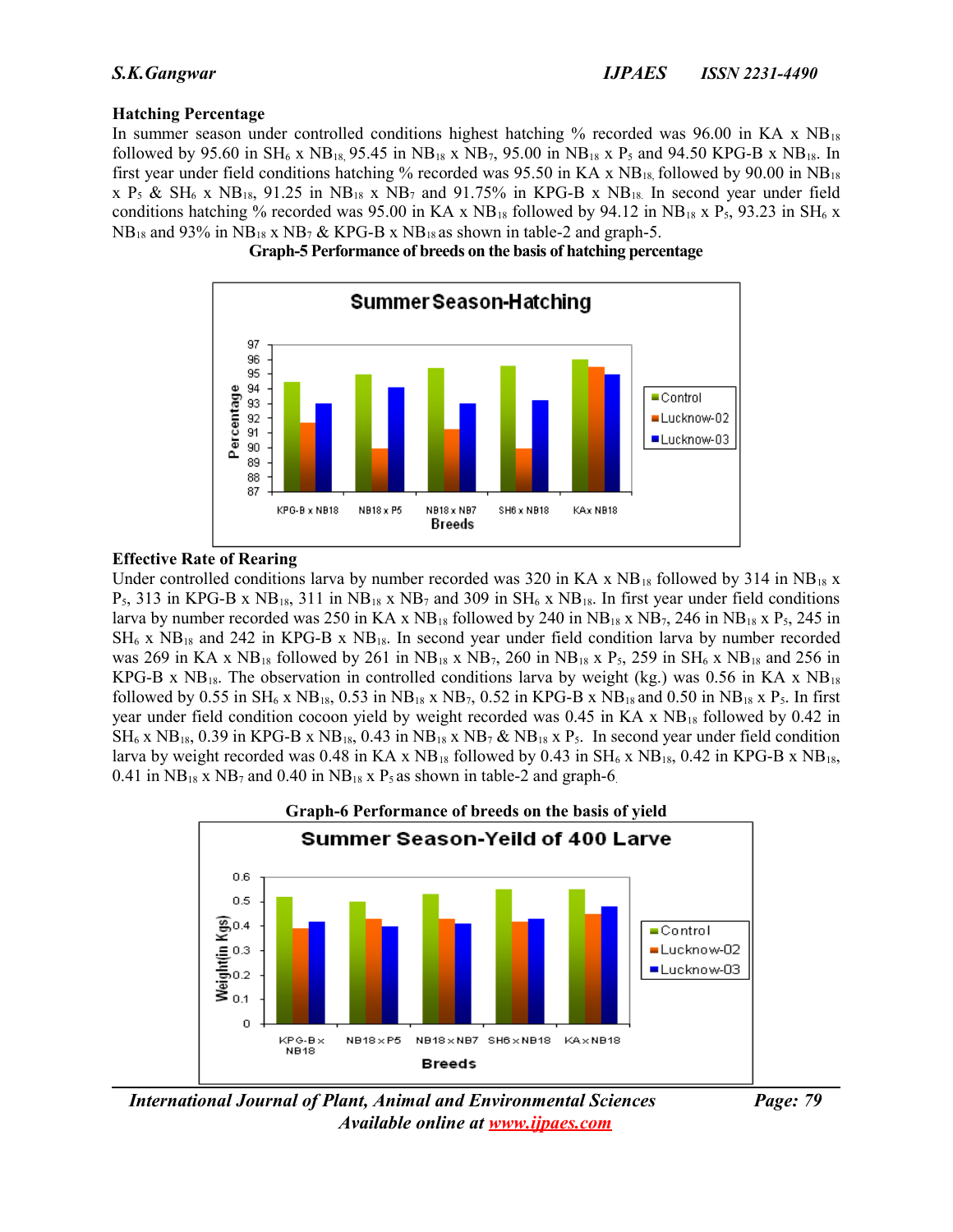# **Survival Percentage**

The observed survival % recorded under controlled conditions was 86.50 in KA x  $NB_{18}$  followed by 84.52 in  $SH_6$  x  $NB_{18}$ , 83.56 in KPG-B x  $NB_{18}$ , 82.45 in  $NB_{18}$  x  $P_5$  and 81.23 in  $NB_{18}$  x  $NB_7$ . In first year under field condition highest survival % recorded was 76.50 in KA x  $NB_{18}$ , followed by 74.25 in SH<sub>6</sub> x NB<sub>18</sub>, 72.04 in KPG-B x NB<sub>18</sub>, 72.00 in NB<sub>18</sub> x NB<sub>7</sub> and 71.15 in NB<sub>18</sub> x P<sub>5</sub>. In second year under field condition highest survival % recorded was 80.00 in KA x  $NB_{18}$  followed by 78.25 in SH<sub>6</sub> x  $NB_{18}$ , 77.00 in NB<sub>18</sub> x  $NB_7$ , 78.12 in  $NB_{18}$  x  $P_5$  and 76.50 in KPG-B x  $NB_{18}$ .

# **Single Cocoon Weight**

In summer season under controlled conditions, highest cocoon weight (g) recorded was 1.61 in KA x  $NB_{18}$  followed by 1.59 in  $SH_6$  x  $NB_{18}$ , 1.58 in  $NB_{18}$  x  $NB_7$ , 1.57 in KPG-B x  $NB_{18}$  and 1.56 in  $NB_{18}$  x  $P_5$ . In second year under field condition highest cocoon weight recorded was 1.52 in KA x NB<sub>18</sub> followed by 1.51 in NB<sub>18</sub> x P<sub>5</sub>, 1.50 in NB<sub>18</sub> x NB<sub>7</sub>, 1.49 in KPG-B x NB<sub>18</sub> and 1.48 in SH<sub>6</sub> x NB<sub>18</sub>. In first year under field condition highest cocoon weight recorded was 1.50 in KA x  $NB_{18}$  followed by 1.48 in  $NB_{18}$  x  $P_5$ , 1.46 in  $NB_{18}$  x  $NB_7$  & KPG-B x  $NB_{18}$  and 1.39 in  $SH_6$  x  $NB_{18}$ .

### **Shell Weight**

The observed shell weight (cg) recorded under controlled conditions was 34.00 in KA x NB<sub>18</sub> followed by 33.80 in NB<sub>18</sub> x P<sub>5</sub>, 33.15 in SH<sub>6</sub> x NB<sub>18</sub>, 33.00 in NB<sub>18</sub> x NB<sub>7</sub> and 33.04 in KPG-B x NB<sub>18</sub>. In first year under field condition highest shell weight recorded was 29.50 in KA x  $NB_{18}$  followed by 28.56 in  $NB_{18}$  x  $P_5$ , 28.00 in NB<sub>18</sub> x NB<sub>7</sub>, 27.20 in KPG-B x NB<sub>18</sub> and 26.16 in SH<sub>6</sub> x NB<sub>18</sub> In second year under field condition highest shell weight recorded was  $32.72$  in KA x NB<sub>18</sub> followed by  $31.41$  in SH<sub>6</sub> x NB<sub>18</sub>,  $30.40$ in  $NB_{18}$  x  $NB_{7}$ , 28.35 in  $NB_{18}$  x  $P_5$  and 30.12 in KPG-B x  $NB_{18}$ .

### **Shell Ratio Percentage**

The highest shell ratio % recorded under controlled conditions was  $21.70$  in KA x  $NB_{18}$  followed by 21.41 in  $SH_6$  x  $NB_{18}$ , 21.31 in  $NB_{18}$  x  $NB_7$ , 21.20 in  $NB_{18}$  x  $P_5$ , 21.09 in KPG-B x  $NB_{18}$ . In first year under field condition highest shell ratio % recorded was 19.70 in KA x  $NB_{18}$  followed by 18.80 in SH<sub>6</sub> x NB<sub>18</sub>, 19.17 in  $NB_{18}$  x  $NB_7$ , 19.31 in  $NB_{18}$  x  $P_5$  and 18.65 in KPG-B x  $NB_{18}$ . In second year under field condition highest shell ratio % recorded was 21.21 in KA x  $NB_{18}$  followed by 21.11 in SH<sub>6</sub> x  $NB_{18}$ , 21.00 in NB<sub>18</sub> x  $NB_7$ , 19.79 in  $NB_{18}$  x  $P_5$  and 20.14 in KPG-B x  $NB_{18}$  as shown in table-2 and graph-7.



# **Total Larval Duration**

The observed total larval duration (hrs) under controlled conditions was 560.50 in KA x NB<sub>18</sub> followed by 576.66 in SH<sub>6</sub> x NB<sub>18</sub>, 590.08 in NB<sub>18</sub> x NB<sub>7</sub>, 578.12 in NB<sub>18</sub> x P<sub>5</sub> and 580.00 in KPG-B x NB<sub>18</sub>. In first year under field condition total larval duration recorded was 596.00 in KA x  $NB_{18}$  followed by 625.12 in  $SH_6$  x NB<sub>18</sub>, 618.50 in NB<sub>18</sub> x NB<sub>7</sub>, 612.42 in NB<sub>18</sub> x P<sub>5</sub> and 573.33 in KPG-B x NB<sub>18</sub>. In second year under field condition total larval duration recorded was 610.00 in KA x NB<sub>18</sub> followed by 611.00 in SH<sub>6</sub> x  $NB_{18}$ , 616.33 in NB<sub>18</sub> x NB<sub>7</sub>, 612.18 in NB<sub>18</sub> x P<sub>5</sub> and 625.33 in KPG-B x NB<sub>18</sub> as shown in table-2 and graph-8.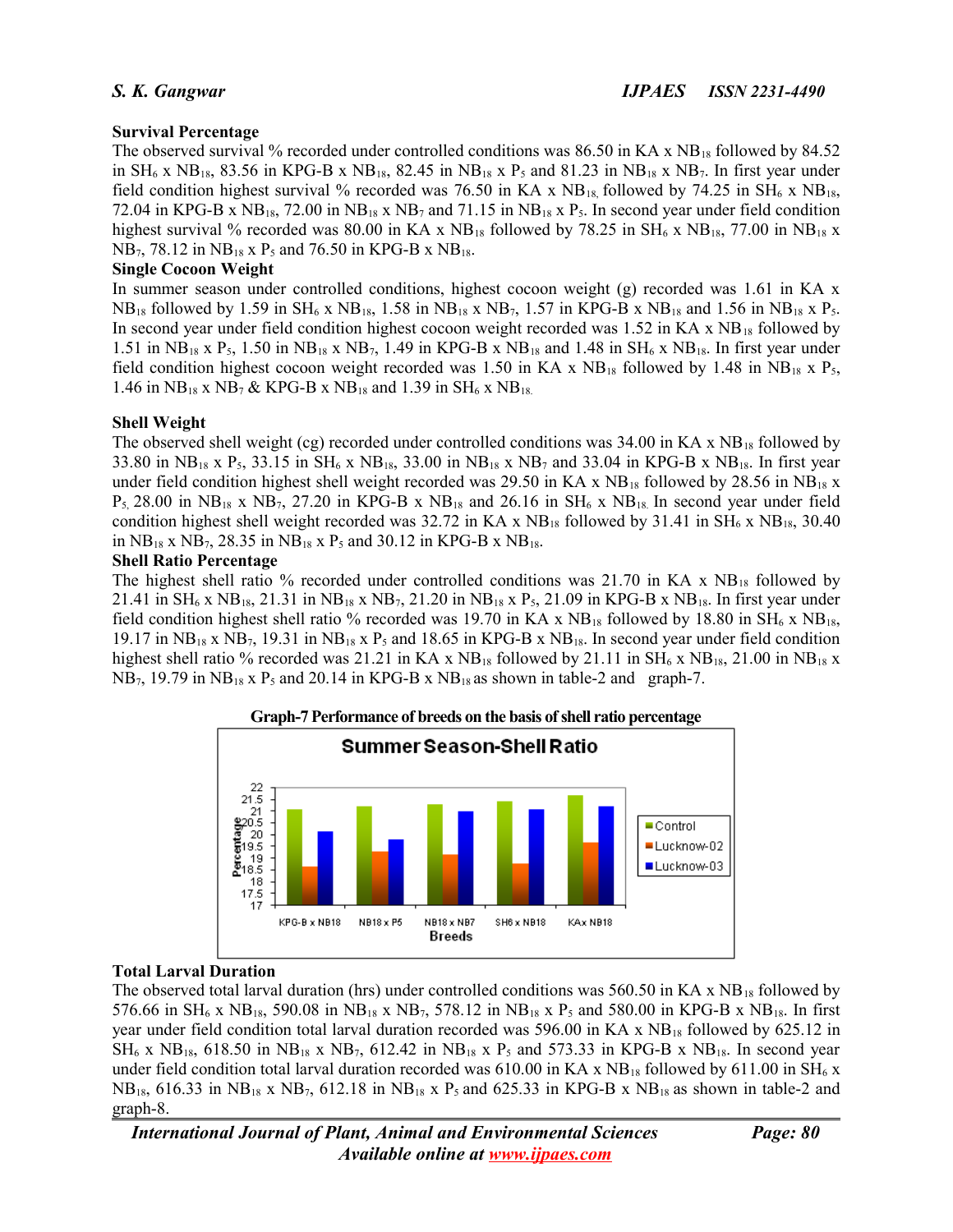

# **Graph-8 Performance of breeds on the basis of total larval duration**

# **Filament Length**

The filament length (meter) recorded under controlled conditions was 930.90 in KA x  $NB_{18}$  followed by 900.00 in SH<sub>6</sub> x NB<sub>18</sub>, 870.45 in NB<sub>18</sub> x NB<sub>7</sub>, 890.40 in NB<sub>18</sub> x P<sub>5</sub> and 910.50 KPG-B x NB<sub>18</sub>. In first year under field condition filament length recorded was 852.78 in KA x  $NB_{18}$  followed by 740.56 in SH<sub>6</sub> x NB18, 850.50 in NB18 x NB7, 790.32 in NB18 x P5 and 750.00 in KPG-B x NB18. In second year under field condition filament length recorded was 890.70 in KA x  $NB_{18}$  followed by 852.80 in SH<sub>6</sub> x NB<sub>18</sub>, 810.50 in  $NB_{18}$  x  $NB_7$ , 798.00 in  $NB_{18}$  x  $P_5$  and 820.00 in KPG-B x  $NB_{18}$  as shown in table-2.

# **Reelability Percentage**

Under controlled conditions the reelability % recorded was 90.00 in KA x  $NB_{18}$  followed by 88.25 in SH<sub>6</sub> x  $NB_{18}$ , 87.45 in  $NB_{18}$  x  $NB_7$ , 86.78 in  $NB_{18}$  x  $P_5$  and 84.28 in KPG-B x  $NB_{18}$ . In first year under field condition reelability % recorded was 82.45 in KA x  $NB_{18}$  followed by 74.00S in SH<sub>6</sub> x  $NB_{18}$ , 78.58 in  $NB_{18}$  x  $NB_{7}$ , 75.40 in  $NB_{18}$  x  $P_5$  and 74.25 in KPG-B x  $NB_{18}$ . In second year under field condition reelability % recorded were 87.53 in KA x  $NB_{18}$  followed by 82.20 in  $SH_6$  x  $NB_{18}$ , 81.50 in  $NB_{18}$  x  $NB_7$ , 78.56 in  $NB_{18}$  x P<sub>5</sub> and 84.28 in KPG-B x  $NB_{18}$ .

All these observations show that in monsoon, autumn, spring and summer season  $SH_6$  x KA, KA x NB4D2, P5 x NB18 and KA x NB18 shows its superiority among other breeds in Uttar Pradesh climatic conditions.

# **Acknowledgement**

I am thankful for the Babasaheb Bhimrao Ambedkar University (Central) for providing all the research and infrastructure facilitates for my thesis work. This work was also the part of the word bank project entitled "Adaptive Researches on season specific silkworm races" which was funded through Uttar Pradesh Council of Agricultural Research (UPCAR) in 2001 to 2003.

# **Discussion**

China being a tropical country has succeeded in evolving silkworm breeds suitable for spring, summer and autumn rearings [91-98]. In Japan also, silkworm breeds suitable for spring, summer and autumn season evolved and are commercially exploited [99-105].

Due to varied climatic conditions in India, different breeds evolved are reared in different seasons. InWest Bengal, Nistari is being reared during summer and rainy season, while, Nistari x Bivoltine and KPG5 x P5 are reared in hilly and selected plain areas during autumn and spring.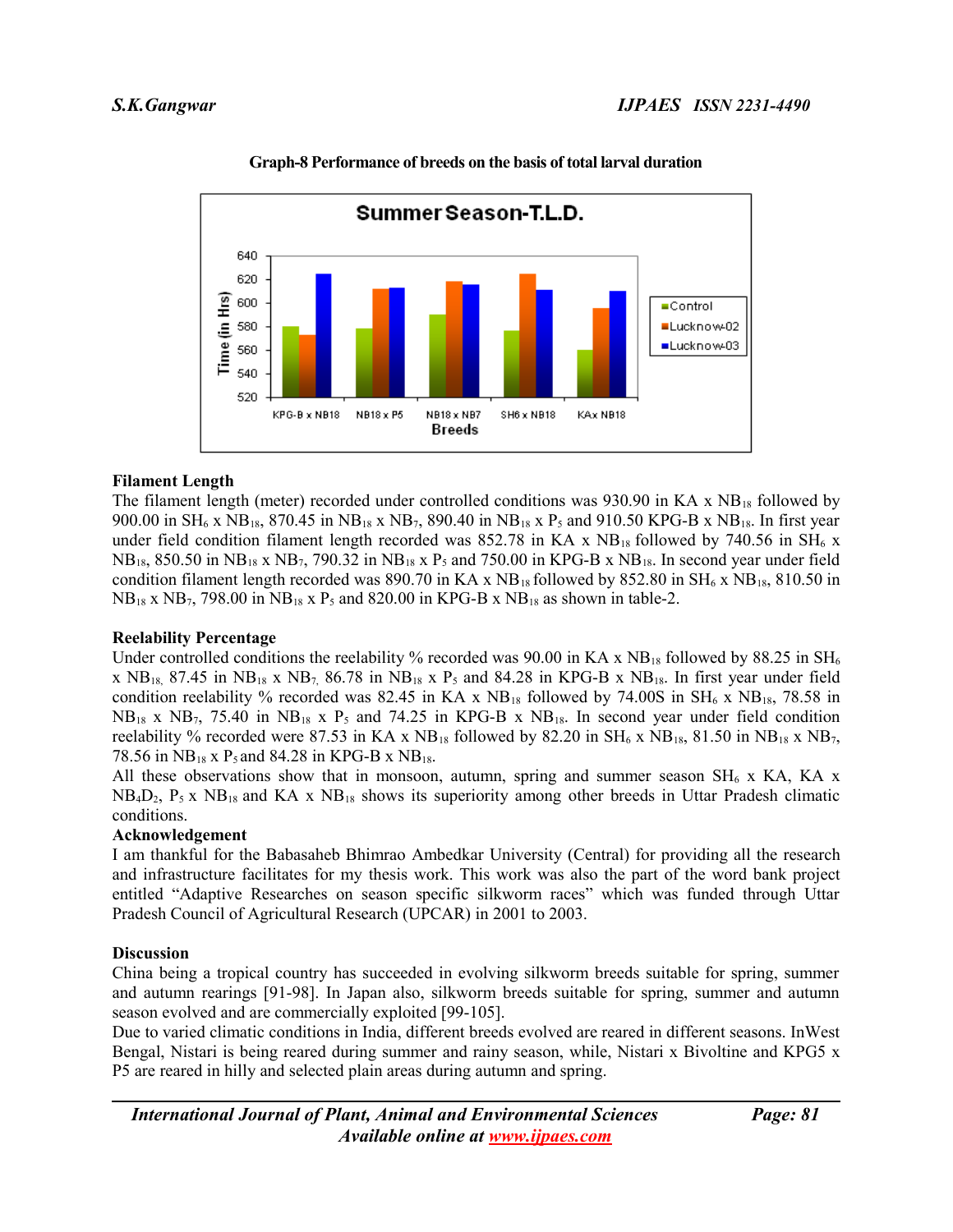In Karnataka, PM x Bivoltine (NB4D2, NB18) is reared in all the season in irrigated areas. However, bivoltine KA x NB4D2 is being reared during September to February. In rainfed areas, PM x Bivoltine is reared in all the seasons. In Uttranchal, SH6 x NB4D2 and C108.C110 x J112.J122 are reared in plains, Nistari/Diazo are utilized for summer season and bivoltine hybrids during spring season [106-107]. Besides these, silkworm breeds suitable for tropical climate in India have also been evolved [108-110].

In present study some of the characters like yield; by number and by weight, survival rate, cocoon weight, shell weight, shell ratio, total larval duration, filament length and reelability % of four more bivoltine hybrids i.e. SH<sub>6</sub> x KA, KA x NB<sub>4</sub>D<sub>2</sub>, P<sub>5</sub> x NB<sub>18</sub> & KA x NB<sub>18</sub> have screened out best for monsoon, autumn, spring and summer season respectively for U.P climatic condition based on their performance in laboratory and field conditions.

0.43 kg cocoon yield, 75% survival rate, 22.49% shell ratio, 940.50 meter filament length and 611.00 hours was recorded for  $P_5$  x  $NB_{18}$  during spring season. 0.48 kg cocoon yield, 80.00% survival rate, 21.21% shell ratio, 890.70 meter filament length and 610 hours of larval duration was recorded for KA x  $NB_{18}$  during summer season. From the obtained result it was found in our study that the performance of cocoon traits varied depending on the season and breed. Our results were similar to the finding of [111- 113]. These bivoltine  $P_5$  x NB<sub>18</sub> & KA x NB<sub>18</sub> hybrid shows superiority in cocoon and post cocoon parameters over selected breeds in spring and summer seasons of Uttar Pradesh as shown in table (1-2) and graphs (1-8).

#### **REFERENCES**

- [1]. Aherkar, S.K., Thakare, H.S., Narkhede, S.S. (1991a) Behavior of multivoltine pure Mysore, bivoltine NB-18 and its cross in Vidarbha climatic conditions. PKV (Punjabrao Krishi Visyapeeth) Research Journal. **15**(2), 108-110.
- [2]. Aherkar, S.K., Thakare, H.S., Narkhede, S.S. (1991b) Performance of eri silkworm *Philosamia ricini* (saturniidae, Lepidoptera) under Vidarbha conditions. *PKV (Punjabrao Krishi Visyapeeth)* Research Journal. **15**(2), 179-180.
- [3]. Anonymous (1972) Handbook of silkworm rearing. Fuji. Pub. Co. Ltd. Tokyo, Japan, pp 105-108.
- 
- [5]. Anonymous (1999) Compendium of Sericultural Statistics, Central Silk Board, Bangalore, India.
- [4]. Anonymous (1995). Sericulture in the Tropics, AICAF, Japan.<br>
[5]. Anonymous (1999) Compendium of Sericultural Statistics, Cer<br>
[6]. Ashoka, J., Govindan, R., Raju, R.N., Rayar, S.G. (1989) F [6]. Ashoka, J., Govindan, R., Raju, R.N., Rayar, S.G. (1989) Performance of some bivoltine silkworm breeds and hybrids for larval traits. *Environment and Ecology*. 7(2), 354-357.
- [7]. Begum, N., Basavaraja, H. K.; Rekha, M. and Ahsan, M. M. (2000) Identification of bivoltine silkworm hybrids suitable for tropical climate. Indian Journal of Sericulture, 39(1), 24-29.
- [8]. Bengude, H.G., Khanvilkar, V.G., Dalvi, C.S.(1987) Relative performance of three pure races of mulberry silkworm. Indian Journal of Sericulture. 26(1), 54-56.
- [9]. Periaswamy, K., Radha Krishnan, S. (1984) Performance of any exotic Chinese polyvoltine silkworm. Bombyx mori L. and its bivoltine hybrids in Tamil Nadu state. Sericologia 24 (3), 383- 388.
- [10]. Krishnaswami, S. (1983). Evolution of new bivoltine races for traditional multivoltine areas of South India. Indian silk 22 (1), 3-11.
- [11]. Campos, A.R. (1977) Behaviour of four different silkworm hybrids at sericulture institutes (Bombyx mori). Animal genetic breeding. Revista de Agric. (Brazil). 52(4), 197-202.
- [12]. Datta, R.K. (2000) Silkworm breeding in India, Present status and new challenges Lead Paper. Nal. Conf. Strat. Seric. Res. Dev., 16-18 November 2000, CSR&TI, Mysore, pp. 12-20.
- [13]. Fotadar, R. K., Bisaria, A., Bindroo, B. B and Khan, M. A. (1999a) Potential of sericulture in north India vs transfer of technology, Indian Silk, **32** (6), 7-10.
- [14]. Kalpana, H.K. (2001) Performance of BL24 x NB4D2 under post authorization discipline programme. *Indian J. Seric*. **40**(2), 134-138.

*International Journal of Plant, Animal and Environmental Sciences Page: 82 Available online at [www.ijpaes.com](http://www.ijpaes.com/)*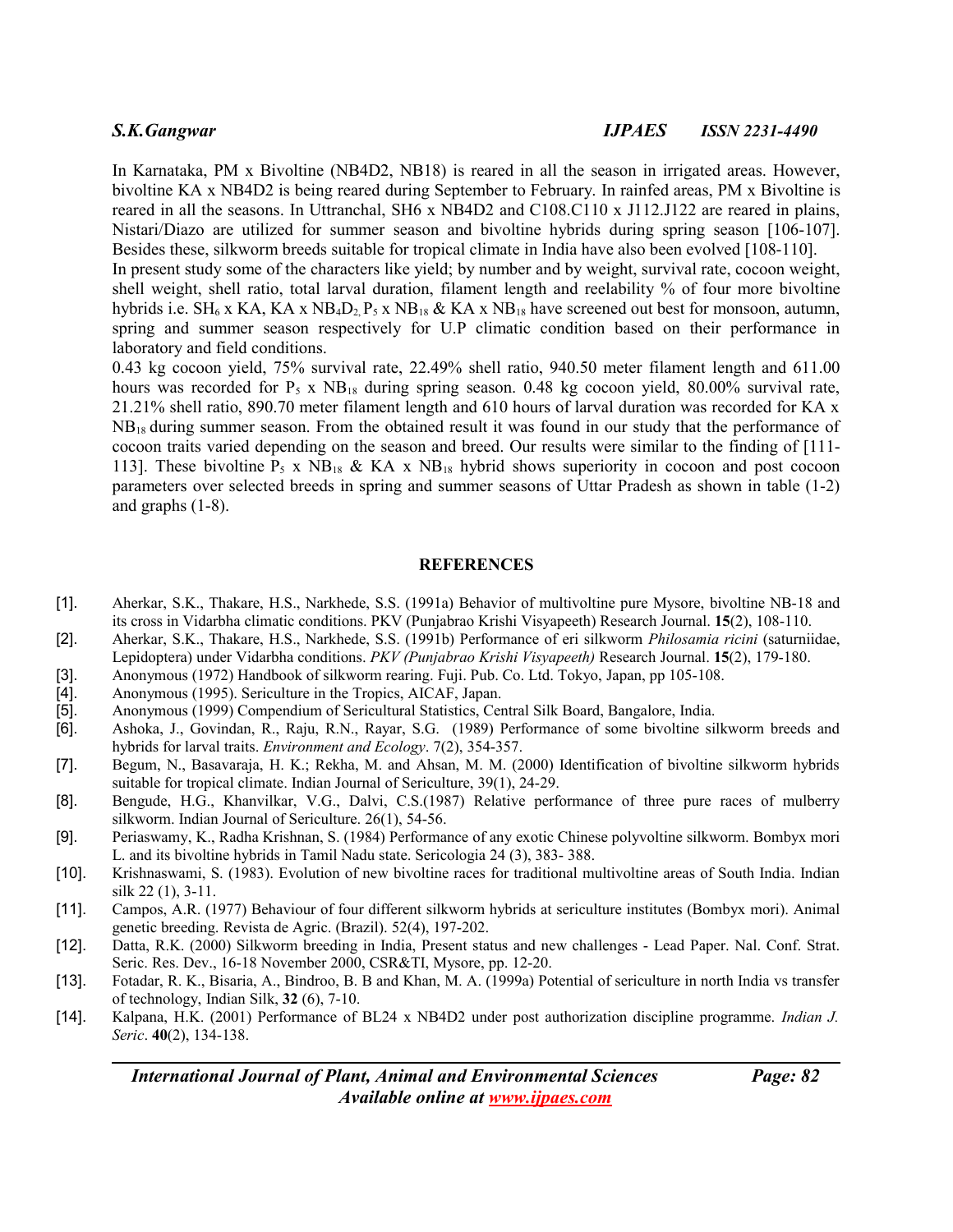- [15]. Krishnaswami, S. and Narasimhanna, M.N. (1974) Large scale trials of bivoltine hyhrids in Mysore state. Indian J. Genet. P1. Breed. M A, 229-236.
- [16]. Rajanna, K.L., Jagadeesh, N., Puttaswamy Gowda, Nair, B.P. and Samson, M.V. (1998) Qualitative and quantative performance of Nistri X bivoltine hybrid combination of silkworm bombyx mori L. Entomon, **23** (2); 91-95.
- [17]. Rajalakshmi, E., Chauhan, T. P.S., Kamble, C.K., Sreenivas, B.T. and Mahadevaiah, B.M. (2000) Evalution of new evolved bivoltine hybrids of Bombyx mori L. for silk yield contributing traits under hill condition. Indian J. Seric., 39 (1), 21-23.
- [18]. Krishnaswami, S., Sriharan, T.P and Asan, M. (1971-A) Ecological studies on silkworm rearing to prevent crop losses in adverse seasons in West Bengal. Indian J. Seric. 10, 72-78.
- [19]. Gabriel, B.R and Rapusas, H.R. (1976) The growth and development of Bombyx mori (L.) at different leaf maturity and variety of mulberry. The Philippine Agriculturist, 60,139-146.
- [20]. Venugopala Pillai.S. (1979) Growth studies in silkworm Bombyx mori L. with special reference to the economic characters. Ph.D. Thesis, University of kerala.
- [21]. Venugopala Pillai. S. and Krishnaswami, S. (1980) Effect of high temperature on the survival rate, cocoon quality and fecundity of Bombyx mori (L.) Proc. Seri. Symposium and Seminar, Tnav, 141-148.
- [22]. Venugopala Pillai, S.V., Krishnaswamy S. and Kasiviswanathan, K. (1987) Growth studies in silkworm Bombyx mori L. Under tropical conditions II. Influence of Agronomical methods of mulberry on the growth, cocoon crop and fecundity of silkworm. Indi. J. Seric.Vol. XXVI (1), 32-45.
- [23]. Malik, G. N; Kamli, A. S; Wani, S. A; Munshi, N. A. and Raja, T. A. (2001). Performance of some bivoltine silkworm (Bombyx mori L.) hybrids. Oriental Science, 6(2), 105-111.
- [24]. Malik, G. N; Kamli, A. S; Wani, S. A; Munshi, N. A. and Raja, T. A. (2001). Performance of some bivoltine silkworm (Bombyx mori L.) hybrids. Oriental Science, 6(2), 105-111.
- [25]. Krishnaswami, S. (1971) On some aspects of improved rearing of silkworms. Indian Silk. 10, 7-10.
- [26]. Krishnaswami, S. (1978) New technology of silkworm rearing. C.S.B. Publication. 2,1-10.
- [27]. Krishnaswami, S. (1994) A practical guide to Mulberry Silk Cocoon Crop Production in Tropics. Sriramula Sericulture Consultants, Bangalore, India, pp. 47 – 94.
- [28]. Naseema Begum, A. Basavaraja, H. K. Sudhakara Rao, P. Rekha, M. and Ahsan, M.M. (2000) Identification of bivoltine silkworm hybrids suitable for tropical climatic. Indian J. Seric. Vol. 39, No.1, 24- 29.
- [29]. Thiagarajan, V; Bhargava, S. K; Ramesh Babu .M. and. Nagarajan, B. (1993) Performance of bivoltine breeds of silkworm (Bombyx mori L.) under high altitude conditions. Sericologia, 33, (3) 559-565.
- [30]. Basavaraja, H.K., Nirmal Kumar, S., Suresh Kumar, N., Mal Reddy N., Kshama Giridhar, Ahsan, M.M., & Datta, R.K. (1995) New productive bivoltine hybrids Indian silk 34 (2), 5 –9.
- [31]. Nirmal Kumar, S. (1997) Evolution of robust hybrids of bivoltine silkworm Bombyx mori L. for tropics. XVIIth Congress of the International Sericulture Commission 22 – 26 April, 1997.
- [32]. Noamani, M.K.R., Sengupta, K., Nagaraju, J., Vijayaraghavan, Pramalatha, K., Singh, R. and Rao, P.R.m. (1990) Breeding of multivoltine breeds of silkworm. Bombyx mori L. for high cocoon and shell weight. Indian J. Seric. 29(2), 227-232.
- [33]. Rajanna, G.S. and Sreerama Reddy, G. (1990) Studies on the variability and interrelationship between some quantative characters in different brees of silkworm, Bombyx mori L. Sericologia, 30 (1) 67-73.
- [34]. Rajanna, K.L., Jagadeesh, N., Puttaswamy Gowda, Nair, B.P. and Samson, M.V. (1998) Qualitative and quantative performance of Nistri X bivoltine hybrid combination of silkworm bombyx mori L. Entomon, 23 (2); 91-95.
- [35]. Raju P.J. and Krishnamurthy, N.B. (1993) Selection for higher viability and productivity in the new biboltine breed MG 580 of silkworm Bombyx mori and its adaptability to tropics. Annals of Entomology (India). 11(2), 19-26.
- [36]. Tayade, D.S. and Jawale, M.D. (1984) Studies on the comprative performance of silkworm race against different varieties of mulberry under Marathawada conditions. Sericologia, XXIV. (3), 317-324.
- [37]. Chandrappa, D., Umesh., K.B. and Nageshchandra, B.K. (2001) Comparative economics of mulberry cocoon production – shoot vs. shelf rearing method. Mysore J. agric., Sci 35,265 –269, 2001.
- [38]. Shekharappa, B.M., Gururaj, C.S., Raghuraman, G. H. and Dandin, S.B., (1991) Shoot feeding for late- age silkworms. Tech. Bull. 5, 27.

*International Journal of Plant, Animal and Environmental Sciences Page: 83 Available online at [www.ijpaes.com](http://www.ijpaes.com/)*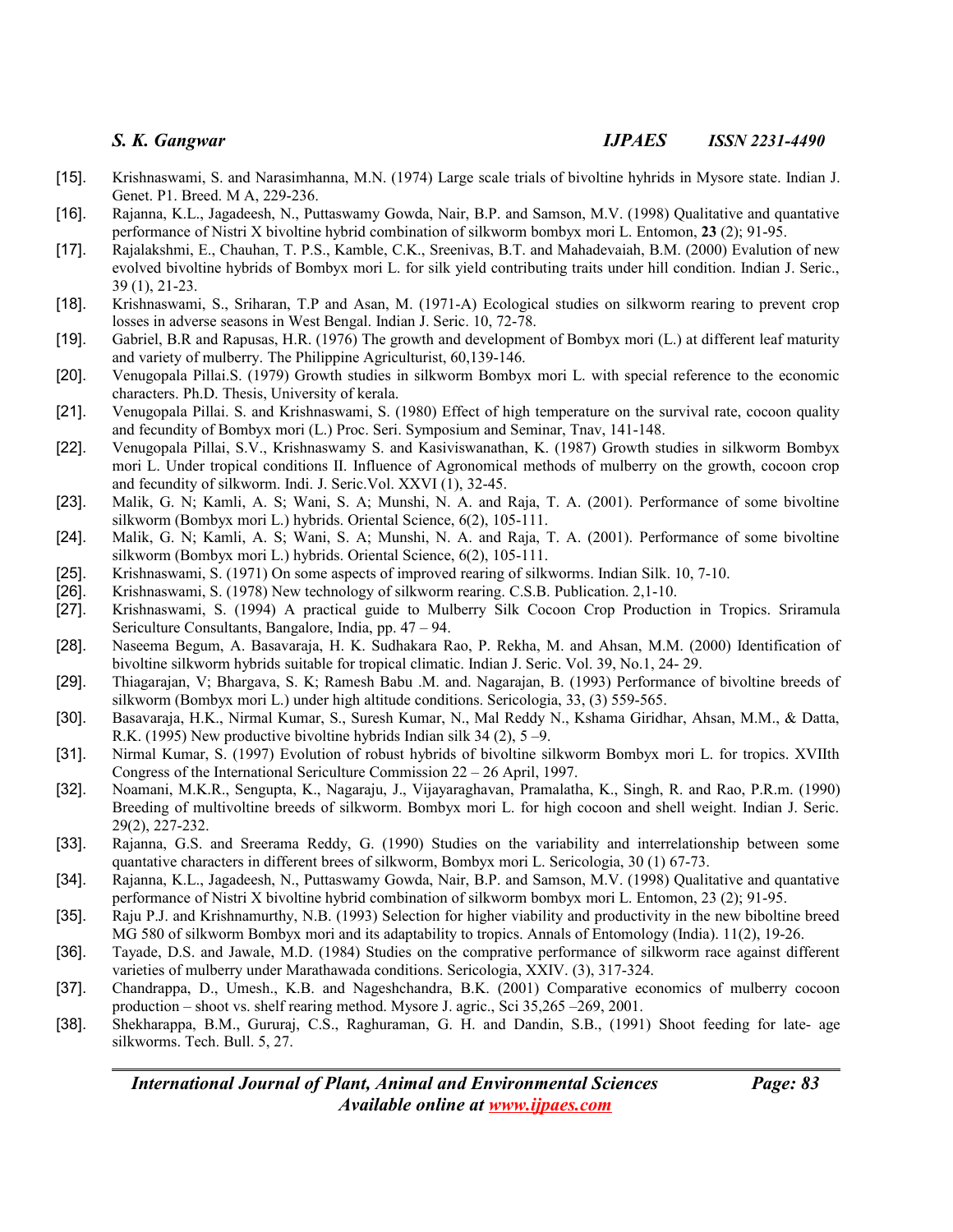- [39]. Laxmanan, S., Mallikarjuna, B., Ganapathi Rao, R., Jayaram, H. and Geetha Devi, R.G. (1998). Studies on adoption of sericultural innovations at farmers level in Tamil nadu, An empirical analysis. Indian J. seric. **37** (1), 44-47.
- [40]. Datta, R.K. (1994) Knowledge level and adoption of new sericulture technology by farmers in Hunsur taluk, Mysore district, Karnataka state, An Evalution. Indian J. Seric., **33** (2), 48-55.
- [41]. Kalpana, G.V. and Sreerama Reddy (1998) Seasonal studies on the performance of the new multivoltine breed MU953 in the tropics. Sericologia, **38** (3), 451-458.
- [42]. Narasimhamurthy, C.V., Subramanyam, K.V. (1988). Effect of shoot rearing on silkworm cocoon crop performance. Indian Journal of Sericulture. **27**(2), 156-158.
- [43]. Raju P.J. and Krishnamurthy, N.B. (1993) Selection for higher viability and productivity in the new biboltine breed MG 580 of silkworm Bombyx mori and its adaptability to tropics. Annals of Entomology (India). 11(2), 19-26.
- [44]. Rayer, S.G., Kallimani, C.S. and Patil, R.R. (1999). Seasonal influence on rearing performance of traditional multivoltine races of silkworm (Bombyx mori L.) under Dharwad conditions. Proc. of National Seminar on Tropical Sericulture, Vol., 2, 143-147.
- [45]. Satyanarayana Raju, C.H., Chandrashekaraiah and Venugopala Pillai (1990) Performance of bivoltine breeds of silkworm, Bombyx mori L. as influenced by mulberry varieties in high altitudes. Indian J. Seric., 29, 162-167.
- [46]. Sidhu, N.S., Pillai, S., Venugopala; Singh, Kamala and Sreenivasan, R. (1968) The performance of an evolved multivoltine silkworm breed. Indian J. Seric., 7,6-12.
- [47]. Ueda, S., Kimura, R. and Suzuki (1975) Studies as the growth of silkworm Bombyx mori L., IV. Mutual relationship between the growth in the fifth instar larvae and the productivity of substance and eggs. Bull. Seric. Exp. Stn. 1918, Japan, 4, 439-456.
- [48]. Naseema Begum, A. Basavaraja, H. K. Sudhakara Rao, P. Rekha, M. and Ahsan, M.M. (2000) Identification of bivoltine silkworm hybrids suitable for tropical climatic. Indian J. Seric. Vol. **39**, No.1, 24- 29.
- [49]. Jaiswal, K. and Goel, R. (2003) Evalution and identification of promising bivoltine breeds of silkworm Bombyx mori L. for monsoon and spring season of Uttar Pradesh. Int. J. Indust. Entomol. **6** (2), pp. 183-190.
- [50]. Jaiswal, K. Gangwar, S.K. and Dhami, S.S. (2003) Seasonal response of two (silkworm *Bombyx mori* L.) bivoltine hybrids with comparative performance shoot vs. shelf rearing in Uttar Pradesh climatic conditions. Abstract published in Indian Science Congress- 2003.
- [51]. Narayanaswamy, T.K., Govindan, R. and Ananthanarayana, S.R. (2000) Performance of bivoltine x multiboltine cross breeds of silkworm for cocoon and silk traits. Indian J. Seric., Vol. **39**,No. 2, 169-171.
- [52]. Narayanaswamy, T.K., Govindan, R. & Ananthanarayana, S.R. (2001). Performance of bivoltine x multiboltine hybrids of silkworm Bombyx mori L. for grainage traits. Mysore J. Agric. Sci., 35, 101-107.
- [53]. Radhakrishna, P.G., Sekharappa, B.M. and Gururaj, C.S. (2001) Seasonal response of the new multi-bivoltine hybrids of the silkworn, Bombyx mori L. Indian J. Seric, Vol. **40**, No. 2, 174-176.
- [54]. Katsumata, K. (1948) On the study of hybrid vigour in the silkworm. Fuji-San, 1.
- [55]. Maribashetty, V.G. & Sreerama Reddy, G. (1999) Seasonal response of two new bivoltine breeds MU720 and MU723 of silkworm Bombyx mori L. in tropics. Bull. Ind. Icad. Seri. **3**(2), 21-27.
- [56]. Mathur, J.P., Mathur, A.P. & Tyagi, H.R.S. (1992) Studies on some parent races of mulberry silkworm Bombyx mori L. under Udaipur (Rajasthan) agroclimatic conditions. National Conference on Mulberry Sericulture research, Central Sericultural Research & Training Institute, Mysore, Karnataka, December 10-11, 1992,119.
- [57]. Mathur, J.P., Tyagi, H.R., Verma, M.B. (1988). Performance of some pure and hybrid races of Bombyx mori in South Rajesthan (Udaipur). International Congress on Tropical Sericulture Practices (Banglore) Feb. 18-23.
- [58]. Mathur, J.P. & Tyagi, H.R.S. (1992). Comprative performance of vauious pure races of (Bombyx mori L.) under South Rajesthan conditions. National Conference on Mulberry Sericulture Research, Central Sericultural Research & Training Institute, Mysore, Karnataka, December 10-11, 1992,119.
- [59]. Mattigatti, R., Iyengar, M.N.S., Chikkanna and Datta, R.K. (1997) Seasonal spatial and temporal performance of sericulture in Hassan district, Karnataka. Indian j. Seric., Vol. 36, No. 2, 106-110.

*International Journal of Plant, Animal and Environmental Sciences Page: 84 Available online at [www.ijpaes.com](http://www.ijpaes.com/)*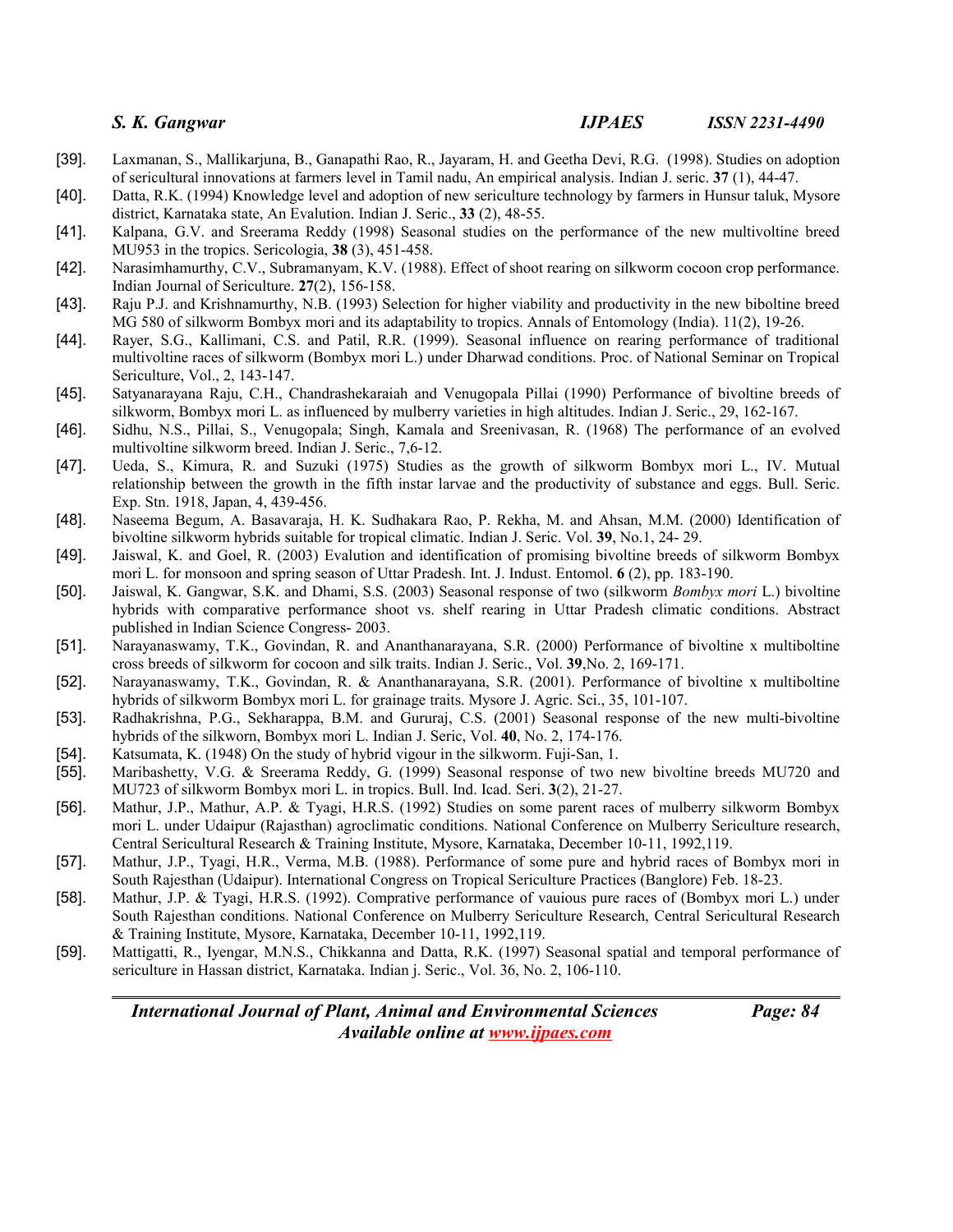- [60]. Mukherjee, P., Siddiqui, A.A., Bali, R.K., Rai, S. & Razdan, J.L. (1992) Genetic evalution of identification of region specific heterotic crosses in Bombyx mori L. National Conference on Mulberry Sericulture research, Central Sericultural Research & Training Institute, Mysore, Karnataka, December 10-11, 1992,117.
- [61]. Mukherjee, P. (1994) Hybrid vigour in different crossing systems in silkworm Bombyx mori. Nat. Workshop on Silkworm breed. University of Mysore, Mar. 18-19.
- [62]. Nagaraju, J., Basavaraja, H.k., Vijayaraghavan and Ramamohan Rao, P. (1987) Evalution of hardy bivoltine- a progress report, Indian silk 26 (2), 26-29.
- [63]. Allev and Musacava, M.R. (1994) New methods of increasing resistance of silkworm hybrids to nuclear polyhedrosis. Seric. Agric. Sci. 92, 34-35.
- [64]. Jolly, M.S. (1987) Appropriate Sericulture Techniques, Central Silk Board, Bangalore.
- [65]. LI, X., Chen, G., Xie, D. (1994) Study on the adaptability of silkworm breeds of different families of artificial feeds. Jiangsu Sericulture (China). 1, 57-58.
- [66]. Subba Rao, G., Chandra, A.K. and Bhattacharya, J. (1991) Incidence of crop loss from adopted rearers level in West Bengal due to silkworm diseases. Indian J. Seric., 30 (2),167.
- [67]. Subba Rao, G., Chandra, A.K. and Bhattacharya, J. (1991) Incidence of crop loss from adopted rearers level in West Bengal due to silkworm diseases. Indian J. Seric., 30 (2),167.
- [68]. Laxmanan, S., Mallikarjuna, B., Ganapathi Rao, R., Jayaram, H. and Geetha Devi, R.G. (1998). Studies on adoption of sericultural innovations at farmers level in Tamil nadu, An empirical analysis. Indian J. seric. 37 (1), 44-47.
- [69]. Mookerjee, S. (1990) Rural development through sericulture, a case of Murshidabad, west Bengal. National Geographical Journal of India (India). 36(4), 247-256.
- [70]. Choudhary, N.B. (2002) Impact on adoption of new technologies in Palarnaner of Andhra Pradesh. Indian Silk (40) 10, Feb, 15-16.
- [71]. Das, S., Ghosh M.K. Shamsuddin, M., Saha, P.K., Sen, S.K. (1993) Impact of rearing space, leaf quality, diet rationing and sanitation measures on bivoltine silkworm rearing in the plains of West Bengal India. Uttar Pradesh Jourmal of Zoology. 13(1),76-80.
- [72]. Divakar, B., Noamani, M.K.R., Venugopala Pillai, S., Nagaraj, C.S. Rama Mohana Rao, P. (1989). Preliminary assessment of four popular bivoltine breeds of silkworm, Bombyx mori L. Indian Journal of Sericulture. 28(2), 261- 262.
- [73]. Hanumappa, H.G. (1990) Economics of bivoltine silkworm rearing in Karnataka. Working Paper Institute for social and Economic change Banglore. 12,24.
- [74]. Laxmanan, S., Mallikarjuna, B., Jayaram, H., Ganapathi Rao, R., Subramanian, M,R., Geetha Devi, R.G. and Datta, R.K., (1996) Economic issues of production of mulberry cocoon in Tamil Nadu – Micro economic study, Indian J. Seric., 35 , 128 -131.
- [75]. Krishnaswami, S., Kumarraj, S., Vijayaragavan, K., Kasiviswanathan, K., (1971). Silkworm feeding trials for evaluating the mulberry leaves as influenced by variety, spacing and nitrogen fertilization. Indian J. Seric., 10 (1), p. 79-89.
- [76]. Krishnaswami, S. (1971) On some aspects of improved rearing of silkworms. Indian Silk. 10, 7-10.
- [77]. Krishnaswami, S., Sriharan, T.P and Asan, M. (1971-A) Ecological studies on silkworm rearing to prevent crop losses in adverse seasons in West Bengal. Indian J. Seric. 10, 72-78.
- [78]. Krishnaswamy, S., Narasimhanna M.N., Suryanarayan S.K., Kumaraj S. (1973) Sericulture manual 2- Silkworm rearing. FAO Agricultural Services Bulletin, 15, 1-128.
- [79]. Krishnaswami, S. (1978) New technology of silkworm rearing. C.S.B. Publication. 2,1-10.
- [80]. Krishnaswami, S. (1978a) New technology of silkworm rearing I. Indian silk 16 (12), 7-15.
- [81]. Krishnaswami, S. (1978b) New technology of silkworm rearing II. Indian silk 17 (1), 17-22.
- [82]. Krishnaswami, S. (1978c) New technology of silkworm rearing III. Indian silk 17 (3), 13-22.
- [83]. Krishnaswami, S. (1986). Improved method of young age (chawki) silkworms. CSR &TI, Bulletin No. 3, Central Silk Board, Bangalore, India. pp. 2-24.
- [84]. Krishnaswami, S. (1990). Improved Method of Rearing Young age (chawki) Silkworm. Bull. No. 3. CSR&TI, Mysore, p. 24.
- [85]. Krishnaswami, S. (1994) A practical guide to Mulberry Silk Cocoon Crop Production in Tropics. Sriramula Sericulture Consultants, Bangalore, India, pp. 47 – 94.

*International Journal of Plant, Animal and Environmental Sciences Page: 85 Available online at [www.ijpaes.com](http://www.ijpaes.com/)*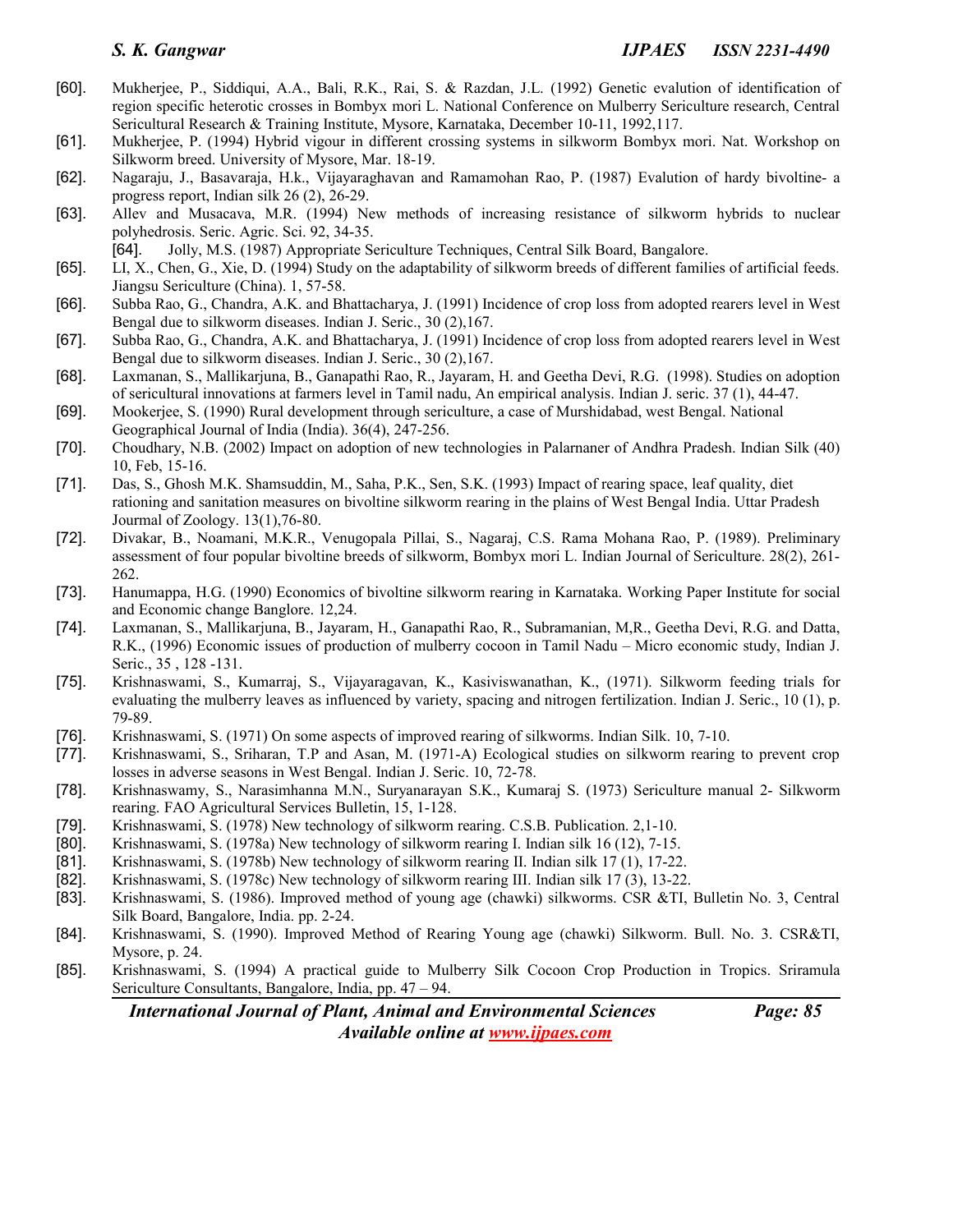- [86]. Krishnaswami, S. (1994) A practical guide to Mulberry Silk Cocoon Crop Production in Tropics. Sriramula Sericulture Consultants, Bangalore, India, pp. 47 – 94.
- [87]. Krishnaswami, S., Narasimhanna, M.N., Suryanarayana, S.K. and Kumarraj, S. (1976) Silkworm rearing. Geneva (Switzerland). IFPAAW. 18.
- [88]. Krishnaswami, S. (1978) New technology of silkworm rearing. C.S.B. Publication. 2,1-10.
- [89]. Benchamin, K. V. and Jolly, M.S. (1986) Principals of silkworm rearing. Proceedings of Seminar on Problems and Prospects of Sericulture, S. Mahalingam (Ed), Vellore, India, pp. 63- 108.
- [90]. Benchamin, K.V. and Nagaraj, C.S. (1987) An appropriate sericulture technique. Ed. By M.S. Jolly, 5CR & TI, Mysore, pp. 69-90.
- [91]. Sohn, K.W., Kim, K.M.,Hong, K.W.,Ryu, K.S.,Choi, S.R.,Mahyi, Kim, K.Y. and Lee, S.P. and Kwon, Y.H. (1987) Breeding of Daesongjam, a sex limited larval marking and high silk yielding silkworm variety for summer-autumn rearing. Res. Rep. Rural Dev. Adm. (Suweon), 29, 54-60.
- [92]. Shao Ruli (1989) Breeding of Lantian x Baiyum, new summer- autumn silkworm variety. Sci. Seric., 15,125-129.
- [93]. He Simei, Yan Xiaoyin mi Yidian and Xia Lingzhi (1989) Breeding of new silkworm varieties "Fenf I" x "54A" for summer and autumn rearing. Sci. Seric., 15, 79-87.
- [94]. He Si- Mei, Xia Ling-Zhi, Yan Xiao-Yin, Mi Y-Dian, Lin Ze-Hua and Pan Shen- Yuan (1990). The breeding of silkworm varieties "57A", "57B", "27.46" and their hybrids for spring and autumn rearing. Canye Kexue, 16, 15-20.
- [95]. He Yi, Sima, Yanghu (1991) Breeding of silkworm varieties for summer and autumn rearing and their hybrids. Acta sericologia Sinica, 17(4), 200-207.
- [96]. Chen He-Rui, Jin Yun-Yu, Huang Zi-Xiu, Ruan Guan-Hua and Yao Lu-Song (1994) Breeding of new silkworm variety Fanhua Chunmei for spring rearing. Canye Kexue, 20, 26-29.
- [97]. Zhang Pei-Zhen Ji Ping Shen Xue-Hua and Chen Xin-Hua (1994) Breeding of variety 'Qiufeng x Baiyu' for summer- autumn rearing. Canye Kexue, 20,17-25.
- [98]. Zhang, P., Ji, P., Shen, X. (1994) Selection of silkworm breed (Qiufeng x Baiyu) for summer- autumn seasons. Acta Sericologica Sinica (China). 20(1), 17-25.
- [99]. Yong, H., Yong Yu, W. and Xiao-Cheng, T. (1996) The breeding of a new mid autumn silkworm variety Chuan. In, Sericulture Science facing 21st Century Int. Symp. Seric. Sci., Hangzhou, China, October 6-10, p. 89.
- [100]. Kamijyo, I., Nakajima, Y., Nakagawa, H. and Fukazawa, M. (1985) On the breeding of the silkworm races N135 and C136. Bull. Seric. Expt. Stn., 29,499-531.
- [101]. Nakagawa, H., Nishimura, M. and Mano, Y. (1985) Adaptability to summer and autumn season in silkworm race, N140 x c145 for the spring rearing use. Acta. Seric. Sin., 135,75-83.
- [102]. Nakagawa, H., Nishimura, M. and Mano, Y. (1985) Adaptability to summer and autumn season in silkworm race, N140 x c145 for the spring rearing use. Acta. Seric. Sin., 135,75-83.
- [103]. Kato, M., Nagayasu, K., Ninaki, O., Hara, W. and Watanabe, A. (1989) Study on resistance of silkworm, Bombyx mori to high temperature. In, Proceeding of the  $16<sup>th</sup>$  International Congress SABRAO. 11, 953-956.
- [104]. Shirota, T. (1992) Selection of healthy silkworm strains through high temperature rearing of  $5<sup>th</sup>$  instar larvae. Rep. Silk Sci. Res. Inst., 40, 33-40.
- [105]. Eguchi, R., Shimazaki, A., Ichiba, M., Shibukawa, A. (1995) Breeding of high yielding silkworm (Bombyx mori) reces "Shoho" (NO2 x CO2) and "Ohwashi" (N150 x C150). Bull.Natl. Inst. Seric. Entomol. Sci., 12, 47-93.
- [106]. Iyenger, M. N. S. (1995) Season and region specific silkworm breeds. Indian Silk, 34, 17-21.
- [107]. Iyenger, M. N. S. (1995) Season and region specific silkworm breeds. Indian Silk, 34, 17-21.
- [108]. Haque, T., Islam, S. and Rahman, A.C. (1996) Development of high yielding multivoltine breeds of silkworm, Bombyx mori L. suitable for unfavourable seasons of Bangladesh. Bull. Sericilt. Res., Vol. 7, 71-76
- [109]. Krishna Rao, S. Mundkun, R., Rajanna, G.S., Raguraman, R.,Shivmallu, M.L. and Mahadevappa, L. (1997) New bivoltines for tropical conditions Indian silk, Nov. pp-5-10.

*International Journal of Plant, Animal and Environmental Sciences Page: 86 Available online at [www.ijpaes.com](http://www.ijpaes.com/)*